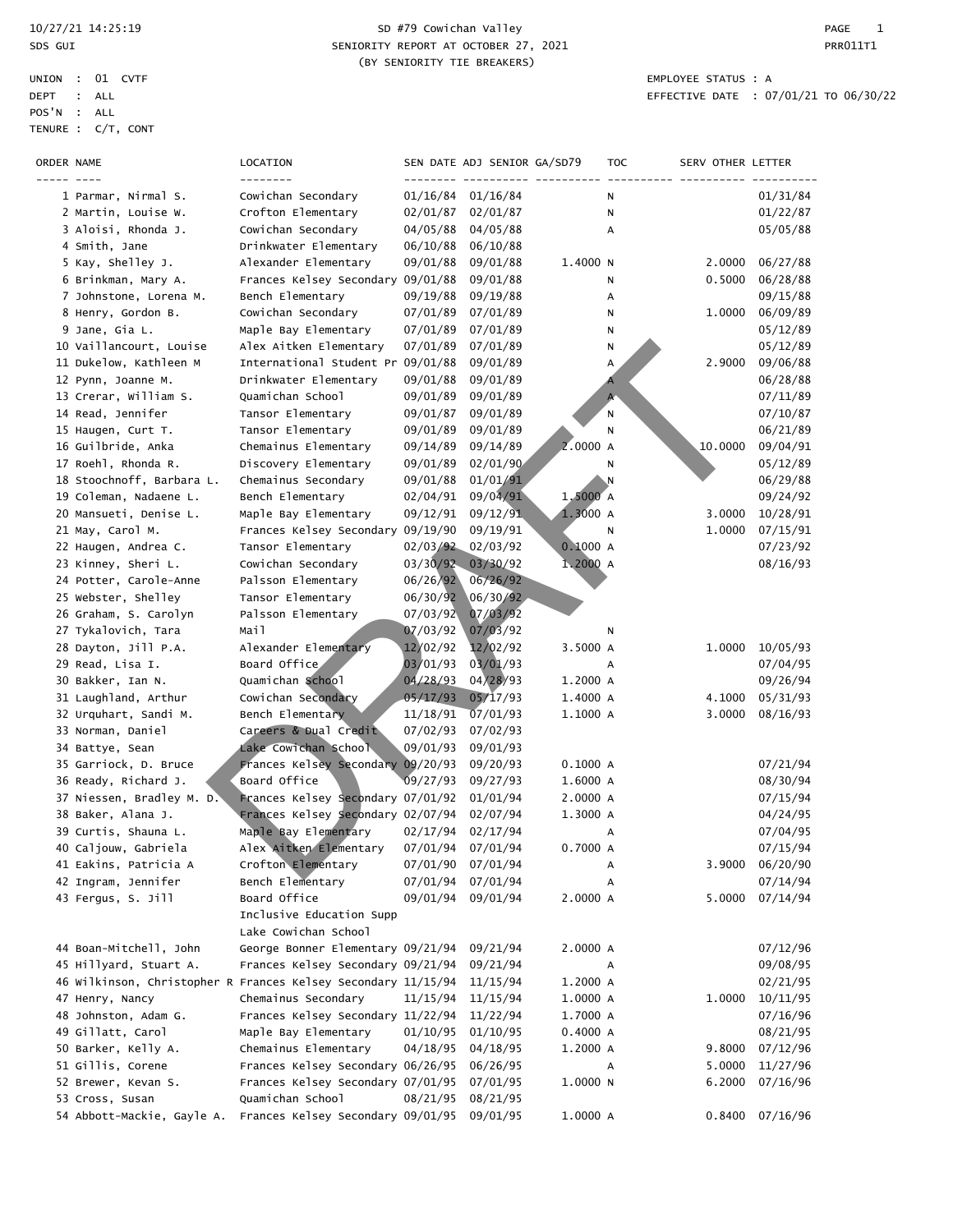| ORDER NAME |                                                  | LOCATION                                  |          | SEN DATE ADJ SENIOR GA/SD79 |          | TOC | SERV OTHER LETTER |          |
|------------|--------------------------------------------------|-------------------------------------------|----------|-----------------------------|----------|-----|-------------------|----------|
|            |                                                  | --------                                  |          |                             |          |     |                   |          |
|            | 55 Platt, Celeste                                | Mail                                      | 09/01/95 | 09/01/95                    | 1.0000 A |     |                   | 07/12/96 |
|            | 56 Charles, Wendy                                | Cowichan Secondary                        | 09/05/05 | 09/05/95                    | 1.0000 A |     | 14.0000           | 09/15/06 |
|            | 57 Glass, Ron J.                                 | Careers & Dual Credit                     | 09/25/95 | 09/25/95                    | 1.0000 A |     |                   | 09/23/96 |
|            | 58 Rosenbeck, Kelli                              | Discovery Elementary                      | 09/27/93 | 09/27/95                    | 1.0000 A |     |                   | 10/03/94 |
|            | 59 Cutt, James R. T.                             | Quamichan School                          | 11/28/94 | 12/28/95                    | 0.9000 A |     | 1.0000            | 07/04/95 |
|            | 60 LeSergent, Andrea                             | Crofton Elementary                        | 01/01/96 | 01/01/96                    | 1.4000 A |     |                   | 07/12/96 |
|            | 61 Young, Fiona L.                               | Inclusive Education Supp 01/16/06         |          | 01/16/96                    | 0.6000 N |     | 12.0000           | 07/06/06 |
|            | 62 Baxendale, Nancy J.                           | George Bonner Elementary 04/01/96         |          | 04/01/96                    | 0.2000A  |     | 8,0000            | 07/12/96 |
|            | 63 Hopwo, Jody L.                                | Quamichan School                          | 07/01/96 | 07/01/96                    | 1.0000 A |     |                   | 07/09/97 |
|            | 64 Ellwood, Heather P.                           | Tansor Elementary                         | 07/01/96 | 07/01/96                    | 0.9000 A |     |                   | 07/09/97 |
|            | 65 Dunn, Allison M.                              | Quamichan School                          | 07/01/95 | 07/01/96                    |          | А   |                   | 08/30/95 |
|            | 66 Doman, Neelam                                 | Frances Kelsey Secondary 07/01/96         |          | 07/01/96                    |          |     |                   | 07/16/96 |
|            | 67 Vopnfjord, Kristjan                           | Frances Kelsey Secondary 07/01/96<br>Mail |          | 07/01/96                    |          | N   | 2.0000            | 08/26/96 |
|            | 68 Purdell-Lewis, Alexandra Chemainus Elementary |                                           | 09/25/95 | 09/25/96                    | 1.0000A  |     | 7.0000            | 07/12/96 |
|            | 69 Parker, Terry B.                              | Frances Kelsey Secondary 10/02/95         |          | 10/02/96                    | 0.9000A  |     | 0.5000            | 07/16/96 |
|            | 70 Butler, Penny                                 | Frances Kelsey Secondary 10/07/96         |          | 10/07/96                    |          | А   | 2.0000            | 07/09/97 |
|            | 71 Matthews, Richard F. P.                       | Inclusive Education Supp 10/01/95         |          | 02/01/97                    | 0.9000N  |     | 7.6000            | 07/16/96 |
|            | 72 Kirchner, Mary J.                             | Frances Kelsey Secondary 07/01/97         |          | 07/01/97                    |          | Ν   | 10.0000           | 07/11/97 |
|            | 73 Nadon, Dennis J. J.                           | Chemainus Secondary                       | 07/01/97 | 07/01/97                    |          | Ν   |                   | 07/11/97 |
|            | 74 MacDowell, Rhonda                             | Board Office                              | 09/01/97 | 09/01/97                    | 1.5000 A |     | 1.0000            | 01/05/98 |
|            |                                                  | Tansor Elementary                         |          |                             |          |     |                   |          |
|            | 75 Schilling, Corrie                             | Drinkwater Elementary                     | 09/16/97 | 09/16/97                    | 3.8000 A |     | 1.6000            |          |
|            | 76 Robinson, Jason                               | Ouamichan School                          | 10/16/97 | 10/16/97                    | 0.8000A  |     |                   | 01/28/98 |
|            | 77 Herdman, Diane                                | Inclusive Education Supp 11/13/97         |          | 11/13/97                    | 1.8000 A |     | 26.0000           | 09/14/99 |
|            | 78 Roach, Heather K.                             | Frances Kelsey Secondary 01/23/98         |          | 01/23/98                    | 1.5000A  |     | 7.5000            | 07/16/99 |
|            | 79 Abbott, Terry A.                              | Frances Kelsey Secondary 07/01/97         |          | 02/01/98                    |          | N   | 7.0000            | 07/11/97 |
|            | 80 webb, Michelle L.                             | Frances Kelsey Secondary 02/03/98         |          | 02/03/98                    | 1.5000 A |     |                   | 07/08/99 |
|            | 81 Moroz, Michael                                | Mail                                      | 02/20/95 | 02/20/98                    |          | А   |                   | 04/23/96 |
|            | 82 Mayner, Susan E.                              | Frances Kelsey Secondary                  | 09/01/97 | 03/01/98                    | 1.0000 A |     |                   |          |
|            | 83 Gignac, Sherry-Lynne                          | Bench Elementary                          | 04/06/98 | 04/06/98                    | 1.3000 A |     |                   | 07/06/99 |
|            | 84 Bollinger, Dianne L.                          | Alex Aitken Elementary                    | 04/14/98 | $\sqrt{04/14/98}$           | 1.6000 A |     |                   | 04/14/98 |
|            |                                                  | Khowhemun Elementary                      |          |                             |          |     |                   |          |
|            | 85 Hamilton, Traci L.                            | Cowichan Secondary                        | 05/22/98 | 05/22/98                    | 1.2000 A |     |                   | 10/28/98 |
|            | 86 Harris, Julie-Marie                           | Alex Aitken Elementary                    | 07/01/98 | 07/01/98                    | 1.0000 A |     | 1.0000            | 07/06/99 |
|            | 87 Evans, John                                   | Frances Kelsey Secondary 07/01/08         |          | 07/01/98                    | 1.0000N  |     | 19.0000           | 07/10/09 |
|            | 88 Smith, Deborah Jane                           | Ecole Mt. Prevost Element 09/01/98        |          | 09/01/98                    | 2.0000 N |     |                   | 06/21/00 |
|            | 89 Hutzler, Jeffrey P.                           | Cowichan Secondary                        | 09/08/98 | 09/08/98                    |          | А   |                   |          |
|            | 90 Shillito, Allana                              | Distributed Learning                      | 01/11/99 | 01/11/99                    | 1.6000 A |     | 17.9000           | 09/14/20 |
|            | 91 Smith, Maxine H.                              | Frances Kelsey Secondary 02/04/99         |          | 02/04/99                    | 1.5000 A |     | 4.0000            | 09/07/00 |
|            | 92 Rowan, Vera V.                                | Cowichan Secondary                        | 09/08/98 | 02/08/99                    | 2.0000 A |     |                   | 02/05/99 |
|            | 93 Wright, Nicalla                               | Frances Kelsey Secondary 02/27/09         |          | 02/27/99                    | 1.3000 A |     | 14.0000           | 01/25/10 |
|            | 94 Steeves, Michelle L.                          | Drinkwater Elementary                     | 05/10/99 | 05/10/99                    | 1.2000 A |     |                   | 07/11/00 |
|            | 95 Lindner, Annette M.                           | Discovery Elementary                      | 07/01/99 | 07/01/99                    | 2.2000 A |     | 1.5000            | 07/08/99 |
|            | 96 Lewthwaite, Sheryl L.                         | Frances Kelsey Secondary 07/01/99         |          | 07/01/99                    | 2.1000 A |     |                   | 06/27/00 |
|            | 97 Nowicki, Deirdre A.                           | Alex Aitken Elementary                    | 07/01/99 | 07/01/99                    | 2.0000 A |     | 2.0000            | 07/20/01 |
|            | 98 Koers, Penny G.                               | Drinkwater Elementary<br>Mail             | 07/01/99 | 07/01/99                    | 2.0000 A |     |                   | 07/20/01 |
|            | 99 Manhas, Inder Jeet                            | Chemainus Secondary                       | 07/01/99 | 07/01/99                    | 0.5000 A |     |                   | 07/12/99 |
|            | 100 Bouma, Kathryn L.                            | Alex Aitken Elementary                    | 07/01/99 | 07/01/99                    | 0.3000 A |     |                   | 09/02/99 |
|            | 101 Arscott, Sandra D.                           | Drinkwater Elementary                     | 07/01/99 | 07/01/99                    | 0.2000A  |     | 1.0000            | 07/06/99 |
|            | 102 Fagan, Charlie F.                            | Alex Aitken Elementary                    | 07/01/99 | 07/01/99                    |          | А   | 2.0000            | 07/06/99 |
|            | 103 Van der Linden, Dawn                         | Maple Bay Elementary                      | 07/01/99 | 07/01/99                    |          | А   |                   | 07/06/99 |
|            | 104 Grbavec, Ian D.                              | Frances Kelsey Secondary 07/01/99         |          | 07/01/99                    |          | N   | 3.0000            | 07/12/99 |
|            | 105 Paziuk, Loryll A.                            | Bench Elementary                          | 09/07/99 | 09/07/99                    | 1.0000 A |     |                   | 07/07/00 |
|            | 106 Dryden, John A.                              | Khowhemun Elementary                      | 09/08/99 | 09/08/99                    |          | А   |                   | 09/24/99 |
|            |                                                  |                                           |          |                             |          |     |                   |          |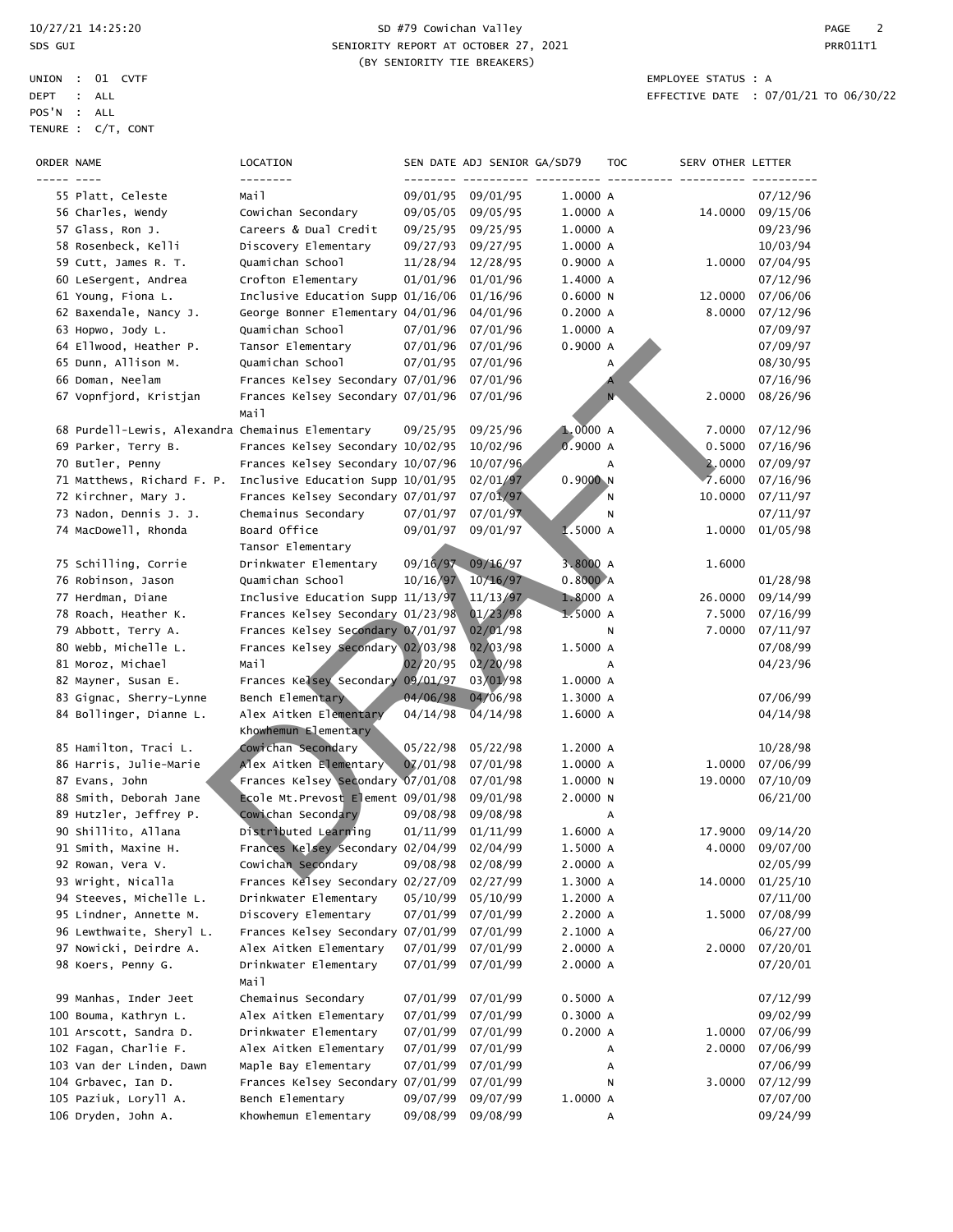#### 10/27/21 14:25:20 SD #79 Cowichan Valley PAGE 3 SPS GUI SENIORITY REPORT AT OCTOBER 27, 2021 CHANGE AND REPORT AT OCTOBER 27, 2021 (BY SENIORITY TIE BREAKERS)

| ORDER NAME |                          | LOCATION<br>--------                                           |          | SEN DATE ADJ SENIOR GA/SD79 |          | <b>TOC</b> | SERV OTHER LETTER |                 |
|------------|--------------------------|----------------------------------------------------------------|----------|-----------------------------|----------|------------|-------------------|-----------------|
|            | 107 McLarty, Joanne      | Cowichan Secondary                                             | 09/16/08 | 09/16/99                    | 0.9000 A |            | 5.0000            | 07/06/09        |
|            | 108 Prest, Trevor R.     | Quamichan School                                               | 09/22/99 | 09/22/99                    | 1.9000 A |            |                   | 07/04/00        |
|            | 109 Baker, Susan         | Chemainus Secondary                                            | 09/24/99 | 09/24/99                    | 1.3000 A |            |                   | 09/28/99        |
|            | 110 Kelly, Kurt I.       | Frances Kelsey Secondary 09/24/99                              |          | 09/24/99                    | 1.1100 A |            |                   | 03/02/00        |
|            | 111 Davis, Michelle      | Lake Cowichan School                                           | 09/27/99 | 09/27/99                    | 2.9000 A |            | 1.3000            | 09/27/99        |
|            | 112 MacDonald, Susan     | Ecole Cobble Hill Elemen 10/07/99                              |          | 10/07/99                    | 1.9000 N |            | 12.3000           | 07/08/21        |
|            | 113 Launder, Greg J.F.   | Frances Kelsey Secondary 10/18/99                              |          | 10/18/99                    | 1.8000 A |            | 4.2000            | 06/08/00        |
|            | 114 Cave, Stacey         | Chemainus Secondary                                            | 11/16/99 | 11/16/99                    | 1.0000 A |            |                   | 04/18/00        |
|            | 115 Birch, Karen E.      | Cowichan Secondary                                             | 01/01/00 | 01/01/00                    | 1.3000 A |            |                   | 07/20/01        |
|            | 116 Joyce, Karalyn       | Indigenous Education                                           | 01/04/00 | 01/04/00                    | 1.6000 A |            |                   | 07/20/01        |
|            | 117 Richter, E. Anne     | Discovery Elementary                                           | 01/04/00 | 01/04/00                    | 1.4000 A |            |                   | 09/08/00        |
|            | 118 Hall, Carmen M.      | Drinkwater Elementary                                          | 01/05/99 | 01/05/00                    | 0.8000A  |            |                   | 07/06/99        |
|            | 119 Tannous, Taralee     | Alexander Elementary                                           | 02/28/00 | 02/28/00                    | 1.4000 A |            | 3.0000            | 07/23/01        |
|            | 120 Wilson, Rose-Marie   | Bench Elementary                                               | 04/03/00 | 04/03/00                    | 1.3000 A |            |                   | 07/18/01        |
|            | 121 Carlin, Chris        | Quamichan School                                               | 04/03/00 | 04/03/00                    | 1.3000A  |            |                   | 07/23/01        |
|            | 122 Abgrall, Penelope    | Alex Aitken Elementary                                         | 04/06/00 | 04/06/00                    | 1.3000 A |            |                   | 07/18/01        |
|            | 123 Loeffen, Tara        | Alexander Elementary                                           | 04/10/00 | 04/10/00                    | 1.6000 A |            |                   | 04/07/00        |
|            | 124 Hart, Jeremy         | Frances Kelsey Secondary 04/20/00                              |          | 04/20/00                    | 1.3000 A |            |                   | 07/20/01        |
|            | 125 Weld, Diana          | Cowichan Secondary                                             | 04/20/00 | 04/20/00                    | 0,7000A  |            |                   | 07/07/00        |
|            | 126 Blacklock, Leigh     | Cowichan Secondary                                             | 04/30/10 | 04/30/00                    | 1.3000 A |            | 14.0000           | 01/26/12        |
|            | 127 Culbertson, Garry    | Chemainus Secondary                                            | 07/01/00 | 07/01/00                    | 2.0000 A |            | 12.0000           | 09/04/02        |
|            | 128 Carter, Theodora     | George Bonner Elementary 07/01/00                              |          | 07/01/00                    | 2.0000 A |            | 3.6300            | 09/05/02        |
|            | 129 Gunderson, Julie     | Maple Bay Elementary                                           | 07/01/00 | 07/01/00                    | 2.0000 A |            |                   |                 |
|            | 130 Boudreau, Heather M. | International Student Pr 07/01/99                              |          | 07/01/00                    | 1.0000 A |            |                   | 07/07/00        |
|            | 131 Neligan, Shaun       | George Bonner Elementary 07/01/99                              |          | 07/01/00                    |          | А          |                   | 07/08/99        |
|            | 132 Whitney, Mark J.     | Cowichan Secondary                                             | 07/01/00 | 07/01/00                    |          | А          |                   | 06/27/00        |
|            | 133 Rainey, Karen        | Drinkwater Elementary                                          | 09/01/98 | 09/01/00                    |          | А          | 5.8000            | 09/07/00        |
|            | 134 Ward, Sophie         | Mail                                                           | 09/05/00 | 09/05/00                    |          | N          | 1.0000            | 07/23/01        |
|            | 135 Welwood, Karen M.    | Frances Kelsey Secondary 09/07/99                              |          | 09/07/00                    | 1.4000 A |            | 1.6000            | 12/11/00        |
|            | 136 Lindstrom, Diana     | Lake Cowichan School                                           | 09/10/00 | 09/10/00                    | 1.5000 A |            | 23.0000           | 09/10/21        |
|            | 137 Symes, Corrine L.    | Discovery Elementary                                           | 09/14/00 | 09/14/00                    | 1.3000 A |            |                   | 09/28/00        |
|            | 138 Sorenson, Arlene D.  | George Bonner Elementary 09/25/00                              |          | 09/25/00                    | 1.8000 A |            |                   | 07/20/01        |
|            | 139 Evans, Karen M.      | Bench Elementary                                               | 09/25/00 | 09/25/00                    | 1.3000 A |            |                   | 07/18/01        |
|            | 140 Abbott, Linnea       | Alex Aitken Elementary                                         | 07/01/99 | 01/01/01                    | 2.0000 A |            | 5.0000            | 07/24/01        |
|            | 141 Blume, Erika D.      | Lake Cowichan School                                           | 01/08/01 | 01/08/01                    | 1.3000 A |            |                   | 07/23/01        |
|            | 142 Robinson, Susan U.   | Frances Kelsey Secondary 01/19/01                              |          | 01/19/01                    | 0.5000 A |            | 10.0000           | 07/20/01        |
|            | 143 Cameron, Robert D.   | Cowichan Secondary                                             | 02/05/01 | 02/05/01                    | 1.0000 A |            | 4.0000            | 02/11/02        |
|            | 144 Ellis, Catherine S.  | Alexander Elementary                                           | 03/26/01 | 03/26/01                    | 1.3000 A |            | 4.0000            | 07/18/01        |
|            | 145 Doman, Jasvinder     | Distributed Learning                                           | 05/14/11 | 05/14/01                    | 1.6000 A |            | 12.2000           | 01/16/13        |
|            | 146 Low, Ian G.          | George Bonner Elementary 07/01/01                              |          | 07/01/01                    | 2.0000 A |            | 6.0000            | 07/07/03        |
|            | 147 Posey, Georgina      | Maple Bay Elementary                                           |          | 07/01/01 07/01/01           | 1.2000 A |            |                   | 07/04/02        |
|            | 148 Skene, Brad          | Cowichan Secondary                                             |          | 07/01/01 07/01/01           | 1.0000 A |            |                   | 2.0000 12/16/02 |
|            | 149 Szasz, Laurel        | Quamichan School                                               |          | 07/01/01 07/01/01           | 1.0000 A |            |                   | 07/09/02        |
|            | 150 Knight, George       | Tansor Elementary                                              | 09/04/01 | 09/04/01                    | 1.9000 A |            | 13.0000           | 10/30/03        |
|            | 151 Berry, Gillian       | Quamichan School                                               | 09/04/01 | 09/04/01                    | 1.0000 A |            | 4.6000            | 07/09/02        |
|            | 152 Pegg, Sibylla        | Ecole Mt.Prevost Element 10/26/01                              |          | 10/26/01                    | 2.0000 A |            | 2.0000            | 11/13/01        |
|            | 153 Hansen, Tamara       | Drinkwater Elementary                                          | 02/05/02 | 02/05/02                    | 1.2000 A |            |                   | 01/24/02        |
|            | 154 Roome, Rosalynd      | Quamichan School                                               | 02/12/01 | 02/12/02                    | 1.4000 A |            |                   | 07/12/02        |
|            | 155 Buffie, Shauna D.    | Chemainus Elementary                                           | 03/26/02 | 03/26/02                    | 1.0000 A |            | 1.0000            | 04/04/02        |
|            | 156 Taylor, Caryn        | Quamichan School                                               | 02/05/02 | 05/05/02                    | 1.2000 A |            |                   | 02/27/02        |
|            | 157 Thompson, Donna-Lynn | Frances Kelsey Secondary 07/01/02                              |          | 07/01/02                    | 1.5000 A |            | 13.0000           | 07/07/03        |
|            | 158 Van Hell, Sonia M.   | Frances Kelsey Secondary 09/03/02                              |          | 09/03/02                    | 1.0000 A |            | 5.0000            | 07/07/03        |
|            |                          | 159 Carmichael, Margaret-Ann Frances Kelsey Secondary 09/04/01 |          | 09/04/02                    | 1.0000 A |            | 7.7200            | 07/04/02        |
|            | 160 Reed, Mark           | Frances Kelsey Secondary 09/13/06                              |          | 09/13/02                    | 1.0000 A |            | 8.5000            | 09/19/07        |
|            | 161 Chomyn, Laurie       | George Bonner Elementary 11/01/09                              |          | 10/01/02                    | 1.5000 A |            | 9.0000            | 01/03/12        |
|            | 162 Friesen, Steven M.   | Quamichan School                                               | 10/15/02 | 10/15/02                    | 1.3000 A |            |                   | 10/24/02        |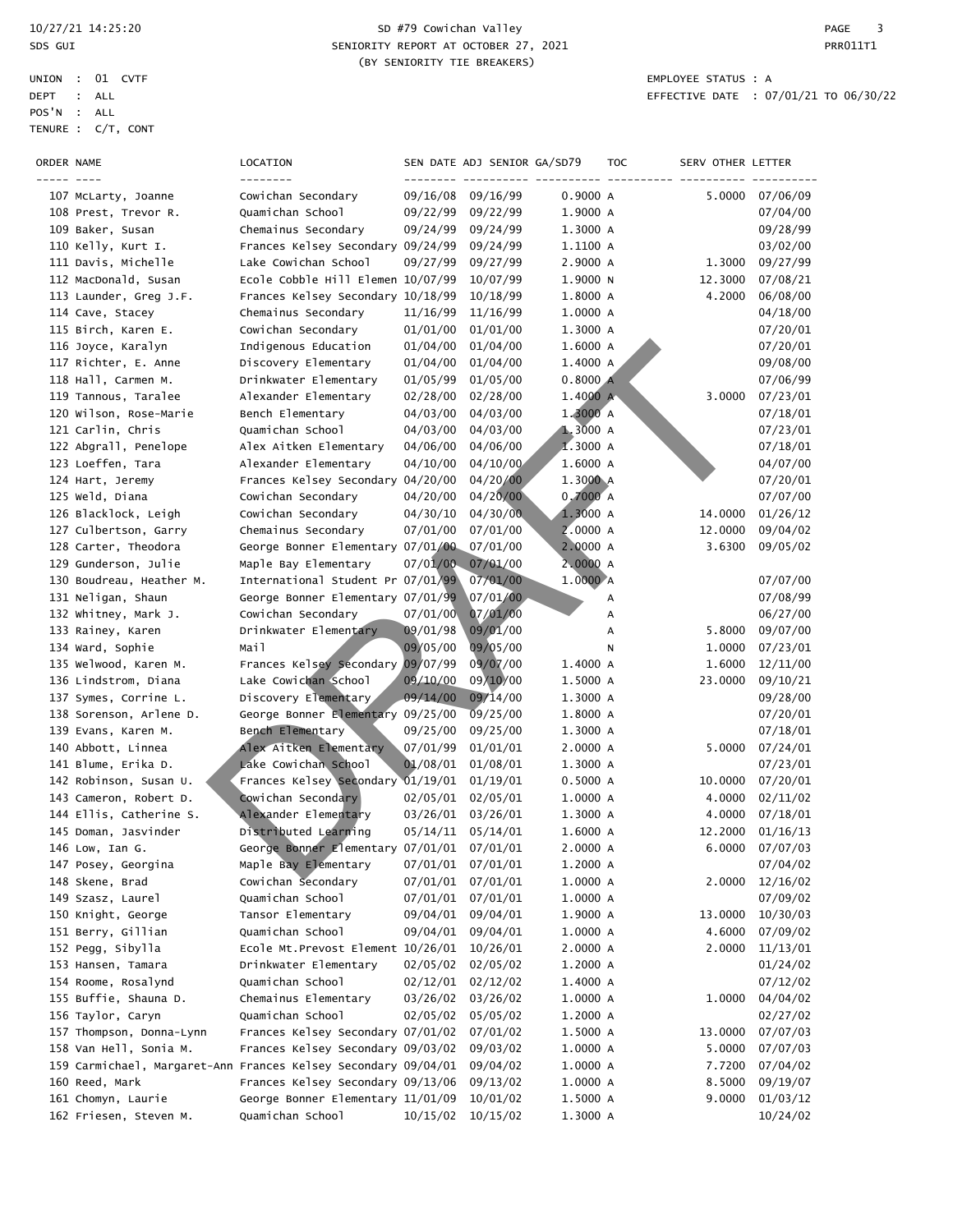#### 10/27/21 14:25:20 SD #79 Cowichan Valley PAGE 4 SDS GUI SENIORITY REPORT AT OCTOBER 27, 2021 CHARGES AND REPORT AT OCTOBER 27, 2021 (BY SENIORITY TIE BREAKERS)

| ORDER NAME |                                                   | LOCATION<br>--------                       |          | SEN DATE ADJ SENIOR GA/SD79 |           | <b>TOC</b> | SERV OTHER LETTER |          |
|------------|---------------------------------------------------|--------------------------------------------|----------|-----------------------------|-----------|------------|-------------------|----------|
|            | 163 Wright, Darrell                               | Open Learning                              |          | 08/01/08 11/01/02           | 9.0000 N  |            | 6.8000            | 08/13/08 |
|            | 164 Nicholson, Teresa D.                          | Cowichan Secondary                         | 11/07/02 | 11/07/02                    | 1.2000 A  |            |                   | 12/09/02 |
|            | 165 Griffiths, Bonita                             | George Bonner Elementary 01/06/03          |          | 01/06/03                    | 1.1000 A  |            | 8.0000            | 03/05/03 |
|            | 166 Switzer, Coralie                              | Crofton Elementary                         | 01/09/13 | 01/09/03                    | 0.6000A   |            | 18,0000           | 07/03/13 |
|            | 167 Mazur, Christine                              | Tansor Elementary                          | 01/10/03 | 01/10/03                    | 10.0000 A |            |                   | 03/24/03 |
|            | 168 Gough, Ryan                                   | Careers & Dual Credit                      | 09/23/02 | 02/23/03                    | 1.9000 N  |            |                   | 09/03/04 |
|            | 169 Lazaruk, Barbara                              | Inclusive Education Supp 03/03/03          |          | 03/03/03                    | 1.2000 A  |            | 12.0000           | 09/02/04 |
|            | 170 Tremblay, M.Michelle                          | Ecole Mt. Prevost Element 04/08/03         |          | 04/08/03                    | 1.2000 A  |            | 12.5000           | 04/08/03 |
|            | 171 Ralfs, Danielle L.                            | Maple Bay Elementary                       | 04/10/03 | 04/10/03                    | 1.0000 A  |            |                   | 09/25/03 |
|            | 172 Cowan, Donna                                  | George Bonner Elementary 04/22/03          |          | 04/22/03                    | 1.0000 A  |            | 8.5000            | 04/23/03 |
|            | 173 Thomas, Shawna                                | George Bonner Elementary 04/29/03          |          | 04/29/03                    | 1.1000 A  |            |                   | 05/07/03 |
|            | 174 Hillbrecht, Jillian                           | Inclusive Education Supp 04/30/02          |          | 04/30/03                    | 1.2000 A  |            | 1.0000            | 09/17/03 |
|            | 175 Ellingson, Tanya                              | Maple Bay Elementary                       | 05/01/03 | 05/01/03                    | 1.2000 A  |            |                   | 05/07/03 |
|            | 176 Appleton, Lori A.                             | George Bonner Elementary 05/01/03          |          | 05/01/03                    | 1.2000 A  |            |                   | 07/07/03 |
|            | 177 Irvine, Baljinder                             | Drinkwater Elementary                      | 05/07/03 | 05/07/03                    | 1.9000A   |            | 3.3000            | 05/28/03 |
|            | 178 Hawthorn, Carys L.                            | Alex Aitken Elementary                     | 05/07/03 | 05/07/03                    |           | Α          |                   | 09/16/03 |
|            | 179 Battye, Naomi                                 | Lake Cowichan School                       | 07/01/03 | 07/01/03                    | 1.0000 A  |            |                   | 07/07/03 |
|            | 180 Tollefson, Irwin                              | Open Learning                              | 09/01/03 | 09/01/03                    | 1.6000 A  |            |                   | 11/10/03 |
|            | 181 Farquhar, Karin                               | Mill Bay Nature School                     | 09/12/03 | 09/12/03                    | 1.0000 A  |            | 7.0000            | 09/29/04 |
|            | 182 Moore, Shona                                  | Cowichan Secondary                         | 10/01/03 | 10/01/03                    | 1.1000 A  |            |                   | 10/23/03 |
|            | 183 Abercrombie, Elizabeth A Maple Bay Elementary |                                            | 10/04/02 | 10/04/03                    | 2.4000 A  |            |                   | 10/21/02 |
|            | 184 Dhami, Cecily A.                              | Ecole Cobble Hill Elemen 07/01/00          |          | 10/28/03                    | 2.0000 A  |            |                   | 06/28/00 |
|            | 185 Wilson, Vicki                                 | Ecole Cobble Hill Elemen 11/03/08 11/03/03 |          |                             | 0.8000A   |            | 6.0000            | 07/10/09 |
|            | 186 Boersen, Nathan P.                            | Open Learning                              | 11/17/03 | 11/17/03                    | 1.2000 A  |            |                   | 12/01/03 |
|            | 187 Stacey, Susan                                 | Inclusive Education Supp 11/27/03          |          | 11/27/03                    |           | Ν          |                   |          |
|            | 188 Dodd, Alex                                    | Tansor Elementary                          | 07/01/07 | 12/01/03                    | 1.0000N   |            | 4.7000            | 07/03/08 |
|            | 189 Ethier, Shelley                               | Chemainus Elementary                       | 01/08/04 | 01/08/04                    | 3.0000 A  |            |                   | 03/29/04 |
|            | 190 Anderson, Caroline E.                         | Inclusive Education Supp 01/26/04          |          | 01/26/04                    | 1.8000 A  |            | 5.3000            | 01/27/04 |
|            | 191 Achurch, Adrian                               | Frances Kelsey Secondary 02/10/04          |          | 02/10/04                    | 1.0000 A  |            |                   | 02/23/04 |
|            | 192 Denomme, Carmen                               | Cowichan Secondary                         | 10/06/03 | 03/06/04                    | 2.0000 A  |            | 7.0000            | 10/28/03 |
|            | 193 Birch, Monica                                 | Chemainus Elementary                       | 07/01/04 | 07/01/04                    | 2.0000 N  |            |                   | 07/06/06 |
|            | 194 Gill, Rajbinder                               | Khowhemun Elementary                       | 07/01/04 | 07/01/04                    | 1.2000 A  |            |                   | 08/29/05 |
|            | 195 Dowler, Janna L.                              | Palsson Elementary                         | 07/01/04 | 07/01/04                    |           | А          |                   | 09/02/04 |
|            | 196 Hardman, R.Paul                               | International Student Pr 09/01/04          |          | 09/01/04                    | 2.0000 N  |            | 6.0000            | 07/06/06 |
|            | 197 Ward, Karen                                   | Ecole Cobble Hill Elemen 09/07/04          |          | 09/07/04                    | 1.0000 A  |            |                   | 08/29/05 |
|            | 198 Conroy, Julie                                 | Indigenous Education                       | 10/20/04 | 10/20/04                    | 0.8000 A  |            |                   | 08/29/05 |
|            | 199 Achurch, Joeleen                              | Inclusive Education Supp 10/25/04          |          | 10/25/04                    | 1.1000 A  |            |                   | 11/05/04 |
|            | 200 Mayfield, Kurt                                | Mail                                       | 10/26/04 | 10/26/04                    | 1.1000 A  |            |                   | 08/29/95 |
|            | 201 Smith, Cara                                   | Open Learning                              | 07/01/09 | 12/01/04                    |           | A          | 11.0000           | 07/06/09 |
|            | 202 Scargall, Graham                              | Tansor Elementary                          | 01/04/05 | 01/04/05                    | 1.5000 A  |            |                   | 08/29/05 |
|            | 203 Deeble, Marilyn                               | Chemainus Secondary                        |          | 01/24/02 01/24/05           | 1.7000 A  |            |                   | 10/21/02 |
|            | 204 Zimmer, Carmen                                | Frances Kelsey Secondary 02/07/05          |          | 02/07/05                    | 1.0000 A  |            | 3.0000            | 02/15/06 |
|            | 205 Skene, Alanna                                 | Quamichan School                           | 02/07/05 | 02/07/05                    | 1.0000 A  |            |                   | 02/09/06 |
|            | 206 Ralfs, Tyler                                  | Tansor Elementary                          | 03/07/05 | 03/07/05                    | 2.0000 A  |            |                   | 03/09/05 |
|            | 207 Hennessy, Bernice                             | Open Learning                              | 04/12/05 | 04/12/05                    | 1.1000 A  |            |                   | 01/25/06 |
|            | 208 Ellingson, Neil                               | Open Learning                              | 04/13/05 | 04/13/05                    | 1.4000 A  |            |                   | 08/29/05 |
|            | 209 Groicher, Rick H.                             | Frances Kelsey Secondary 05/02/05          |          | 05/02/05                    | 1.1000 A  |            |                   | 02/15/06 |
|            | 210 Page, Joshua                                  | Frances Kelsey Secondary 10/27/14          |          | 06/27/05                    | 1.4000 A  |            | 9.2000            | 01/28/16 |
|            | 211 Zibin, Darcie                                 | Ecole Mt. Prevost Element 07/01/05         |          | 07/01/05                    | 1.6000 A  |            | 0.8000            | 08/29/95 |
|            | 212 Dunn, Michael                                 | Chemainus Elementary                       | 07/01/05 | 07/01/05                    | 1.0000 A  |            |                   | 02/15/06 |
|            | 213 Burgess, J. Mel                               | George Bonner Elementary 07/01/05          |          | 07/01/05                    | 1.0000 A  |            |                   | 07/06/06 |
|            | 214 Sargent, Jessie                               | Ecole Cobble Hill Elemen 07/01/05          |          | 07/01/05                    | 0.1000A   |            | 0.2000            | 08/29/05 |
|            | 215 Parkin, Marcy                                 | Khowhemun Elementary                       | 07/01/05 | 07/01/05                    |           | А          |                   | 08/29/05 |
|            | 216 Soto, Cristina                                | Quamichan School                           | 07/01/05 | 07/01/05                    |           | N          | 4.0000            | 08/29/05 |
|            | 217 Volk, Laura                                   | Ecole Mt. Prevost Element 09/01/05         |          | 09/01/05                    | 1.1000 N  |            | 14.0000           | 06/17/20 |
|            | 218 Douglas, Gregory                              | Quamichan School                           | 09/06/05 | 09/06/05                    | 1.0000 A  |            |                   | 09/15/06 |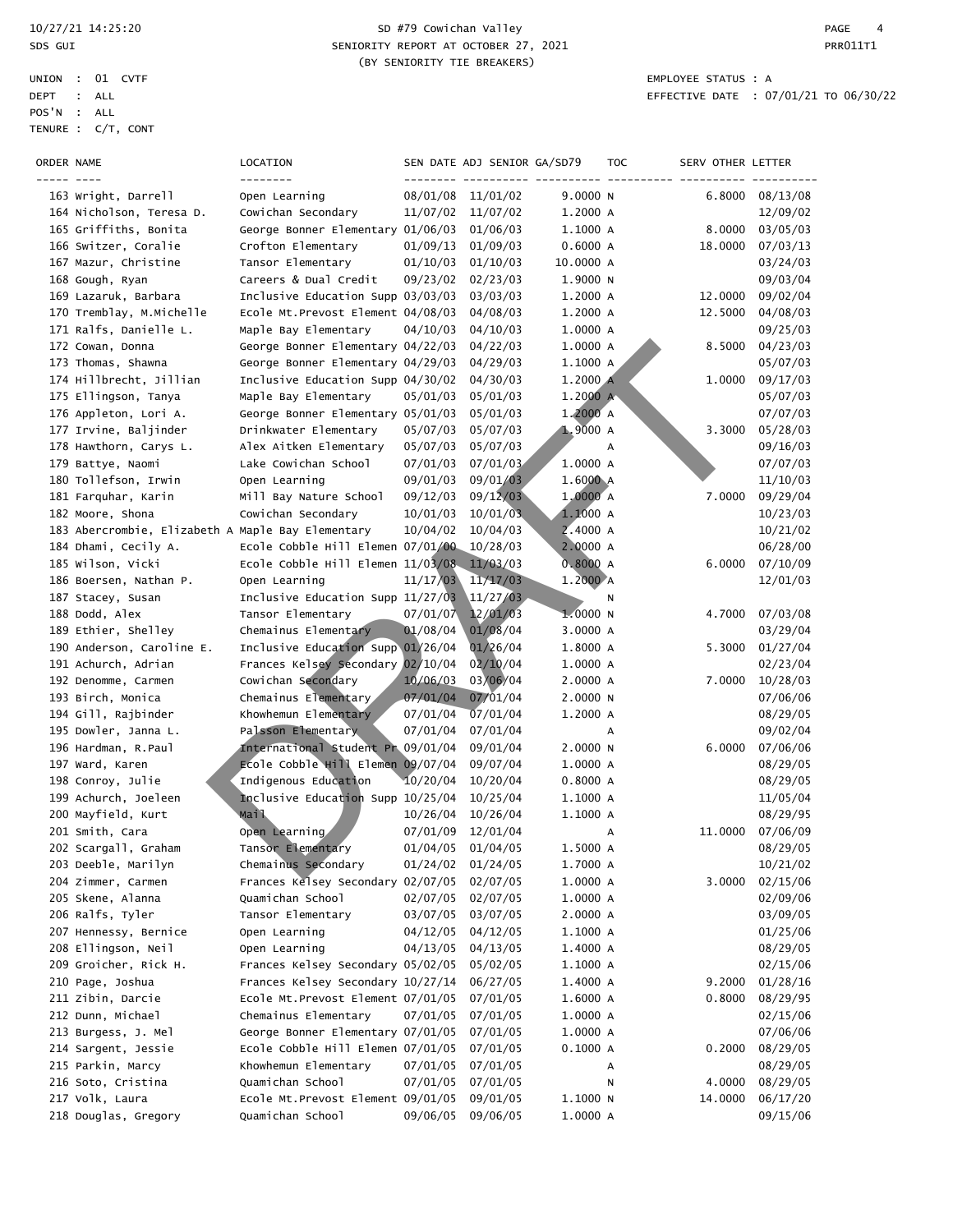|             | UNION : 01 CVTF    | EMPLOYEE STATUS : A |  |
|-------------|--------------------|---------------------|--|
| DEPT : ALL  |                    | EFFECTIVE DATE : 07 |  |
| POS'N : ALL |                    |                     |  |
|             | TENURE : C/T, CONT |                     |  |

### 10/27/21 14:25:20 SD #79 Cowichan Valley PAGE 5 SPS GUI SENIORITY REPORT AT OCTOBER 27, 2021 CHARGES AND RESIDENT AT A SENIORITY REPORT AT OCTOBER 27, 2021 (BY SENIORITY TIE BREAKERS)

| ORDER NAME |                            | LOCATION                           |          | SEN DATE ADJ SENIOR GA/SD79 |          | TOC | SERV OTHER LETTER |          |
|------------|----------------------------|------------------------------------|----------|-----------------------------|----------|-----|-------------------|----------|
|            |                            | --------                           |          |                             |          |     |                   |          |
|            | 219 Smith, Andrea          | Cowichan Secondary                 |          | 09/08/15 09/08/05           | 1.0000 A |     | 10.7000           | 09/29/16 |
|            | 220 Wall, Greg             | Chemainus Secondary                | 09/12/05 | 09/12/05                    | 1.0000 N |     | 5.0000            | 07/07/06 |
|            | 221 Brockhurst, David G.   | Discovery Elementary               | 09/14/05 | 09/14/05                    | 2.2000 A |     |                   | 09/19/06 |
|            | 222 Wade, Susan            | Ecole Cobble Hill Elemen 09/15/03  |          | 09/15/05                    | 1.0000 A |     |                   | 09/02/04 |
|            |                            | RECALL (Teacher)                   |          |                             |          |     |                   |          |
|            | 223 Uzzell, Amie           | Bench Elementary                   | 09/21/05 | 09/21/05                    | 1.0000 A |     |                   | 02/03/06 |
|            | 224 McGeachy, Courtenay    | Khowhemun Elementary               | 10/21/05 | 10/21/05                    | 1.7000 A |     |                   | 12/19/08 |
|            | 225 Dhami, Rajinder        | Frances Kelsey Secondary 11/04/05  |          | 11/04/05                    | 2.3000 A |     |                   | 09/18/07 |
|            | 226 Kellar, Lisa           | Open Learning                      | 12/05/05 | 12/05/05                    | 1.3000 A |     | 11.0000           | 12/09/05 |
|            | 227 Borrett, Carol         | Frances Kelsey Secondary 02/16/07  |          | 02/16/06                    | 1.0000 A |     | 2.0000            | 07/09/08 |
|            | 228 Garcia, Sarah          | Ecole Cobble Hill Elemen 02/27/06  |          | 02/27/06                    | 0.4000A  |     |                   | 07/04/06 |
|            | 229 Kelland, Susan         | Board Office                       | 12/03/06 | 03/03/06                    | 1.4000 A |     | 3.3000            | 12/07/07 |
|            |                            | Mail                               |          |                             |          |     |                   |          |
|            | 230 Beland, Julie          | Inclusive Education Supp 07/01/07  |          | 04/01/06                    | 1.0000 A |     | 2.0000            | 07/03/08 |
|            | 231 Burgess, Camilla       | Ecole Cobble Hill Elemen 05/01/06  |          | 05/01/06                    | 1.0000A  |     |                   | 07/04/06 |
|            | 232 Robison, Kirsten       | Tansor Elementary                  | 05/17/06 | 05/17/06                    | 1.8000 A |     |                   | 09/27/07 |
|            | 233 Robinson, Valerie      | Ecole Mt. Prevost Element 09/18/09 |          | 05/18/06                    | 1.8000 A |     | 3.6000            | 06/28/11 |
|            | 234 VeraFlores, Joanna     | Cowichan Secondary                 | 05/30/16 | 05/30/06                    | 1.1000 A |     | 12.0000           | 07/07/17 |
|            | 235 Myhre, Helen           | Indigenous Education               | 06/19/06 | 06/19/06                    | 1,3000 A |     |                   | 05/22/07 |
|            | 236 Pinnell, Brent         | Lake Cowichan School               | 06/20/06 | 06/20/06                    | 1.7000 A |     |                   | 10/27/08 |
|            | 237 Pimenta, Pascal        | Frances Kelsey Secondary 09/26/08  |          | 06/26/06                    | 0.9000 N |     | 3.0000            | 06/30/09 |
|            | 238 Pinnell, Joninne L.    | Chemainus Secondary                | 09/03/06 | 09/03/06                    | 1.0000 A |     |                   | 10/09/08 |
|            | 239 Fitznar, Corina        | Board Office                       | 09/04/06 | 09/04/06                    | 2.1000 A |     | 5.0000            | 02/06/08 |
|            |                            |                                    |          |                             |          |     |                   |          |
|            | 240 Nadon, Cindy           | Inclusive Education Supp 09/08/06  |          | 09/08/06                    | 1.1000 A |     |                   | 01/09/07 |
|            | 241 Benstead, Catherine    | Alexander Elementary               | 09/11/06 | 09/11/06                    | 1.0000 A |     |                   | 10/04/06 |
|            | 242 Fraser, Nancy          | Alexander Elementary               | 09/16/06 | 09/16/06                    | 1.5000A  |     |                   | 11/14/06 |
|            | 243 Cadorette, Erica       | George Bonner Elementary 09/18/06  |          | 09/18/06                    | 1.3000 A |     |                   | 02/09/07 |
|            | 244 Steininger, Shannon    | Lake Cowichan School               | 09/23/06 | 09/23/06                    | 2.2000 A |     |                   | 12/17/07 |
|            | 245 Loudon, Amy            | Alexander Elementary               | 10/01/06 | 10/01/06                    | 1.5000 A |     |                   | 10/09/07 |
|            | 246 Wilson, Ashlee         | Ecole Cobble Hill Elemen 07/01/16  |          | 10/01/06                    |          | N   | 10.1000           | 07/06/16 |
|            | 247 Lines, Catherine       | Board Office                       | 10/02/06 | 10/02/06                    | 1.0000 A |     |                   | 10/30/06 |
|            | 248 Morrison, Martine      | Discovery Elementary               | 10/17/16 | 10/17/06                    | 0.9000A  |     | 23.0000           | 07/17/17 |
|            | 249 Dufort, Marie          | Ecole Mt. Prevost Element 07/01/15 |          | 10/18/06                    | 1.0000 N |     | 8.9000            | 07/04/16 |
|            | 250 Ellingson, Byron       | Cowichan Secondary                 | 10/20/06 | 10/20/06                    | 2.0000 A |     |                   | 05/14/08 |
|            | 251 McDonald, Damian       | George Bonner Elementary 10/21/06  |          | 10/21/06                    | 1.2000 A |     |                   | 01/29/08 |
|            | 252 Smith, Kevin R.        | Lake Cowichan School               | 10/22/06 | 10/22/06                    | 1.0000 A |     |                   | 09/18/07 |
|            | 253 Achurch, Darian        | Open Learning                      | 11/04/06 | 11/04/06                    | 1.5000 A |     |                   | 02/06/08 |
|            | 254 Foster, Julia          | Palsson Elementary                 | 06/18/06 | 11/18/06                    | 1.9000 A |     |                   | 07/15/08 |
|            | 255 Platt, Lorne W.        | Palsson Elementary                 | 11/30/06 | 11/30/06                    | 4.2000 A |     |                   | 02/08/08 |
|            | 256 Vashisht, Kiran        | RECALL (Teacher)                   | 12/09/06 | 12/09/06                    | 1.9000 A |     | 11.8800           | 09/28/20 |
|            |                            | Tansor Elementary                  |          |                             |          |     |                   |          |
|            | 257 Greenhow, Beverly      | Crofton Elementary                 | 12/14/16 | 12/14/06                    | 0.7000 A |     | 14.0000           | 07/07/17 |
|            | 258 Janes, Tara            | Drinkwater Elementary              | 06/18/06 | 12/18/06                    | 1.2000 A |     |                   | 09/19/07 |
|            | 259 Scheer, Rebecca H.     | Lake Cowichan School               | 01/05/07 | 01/05/07                    | 1.5000 A |     |                   | 09/15/08 |
|            | 260 Hallet, Ashley L.      | George Bonner Elementary 01/23/07  |          | 01/23/07                    | 1.0000 A |     |                   | 01/31/08 |
|            | 261 Johnston, Kate         | Alexander Elementary               | 01/29/07 | 01/29/07                    | 2.1000 A |     | 10.0000           | 01/31/08 |
|            | 262 Woodwark, Penelope     | George Bonner Elementary 06/07/08  |          | 02/07/07                    | 1.2000 A |     | 2.0000            | 09/07/10 |
|            | 263 Hindle, N. Faye        | Maple Bay Elementary               | 02/21/07 | 02/21/07                    | 1.8000 A |     |                   | 10/21/09 |
|            | 264 Douglas, Kimberly A.M. | Open Learning                      | 03/15/07 | 03/15/07                    | 1.2000 A |     |                   | 09/19/08 |
|            | 265 Brockhurst, Angela     | Discovery Elementary               | 03/24/07 | 03/24/07                    | 1.9000 A |     |                   | 09/24/07 |
|            | 266 Anderton, Kim Thomas   | Open Learning                      | 04/03/07 | 04/03/07                    | 2.1000 A |     |                   | 03/30/09 |
|            | 267 Swift, Sylvia          | George Bonner Elementary 04/19/17  |          | 04/19/07                    | 1.2000 A |     | 17.6520           | 07/09/18 |
|            | 268 Rowe, Tasha            | Inclusive Education Supp 03/02/07  |          | 05/02/07                    | 1.7000 A |     |                   | 03/10/09 |
|            | 269 McCarron, Beverley     | Cowichan Secondary                 | 09/12/10 | 05/12/07                    | 1.3000 A |     | 3.0000            | 01/23/12 |
|            |                            | Quamichan School                   |          |                             |          |     |                   |          |
|            | 270 Sweetapple, Tracey     | Quamichan School                   | 05/18/07 | 05/18/07                    | 0.6000 N |     | 10.0000           | 07/06/21 |
|            |                            |                                    |          |                             |          |     |                   |          |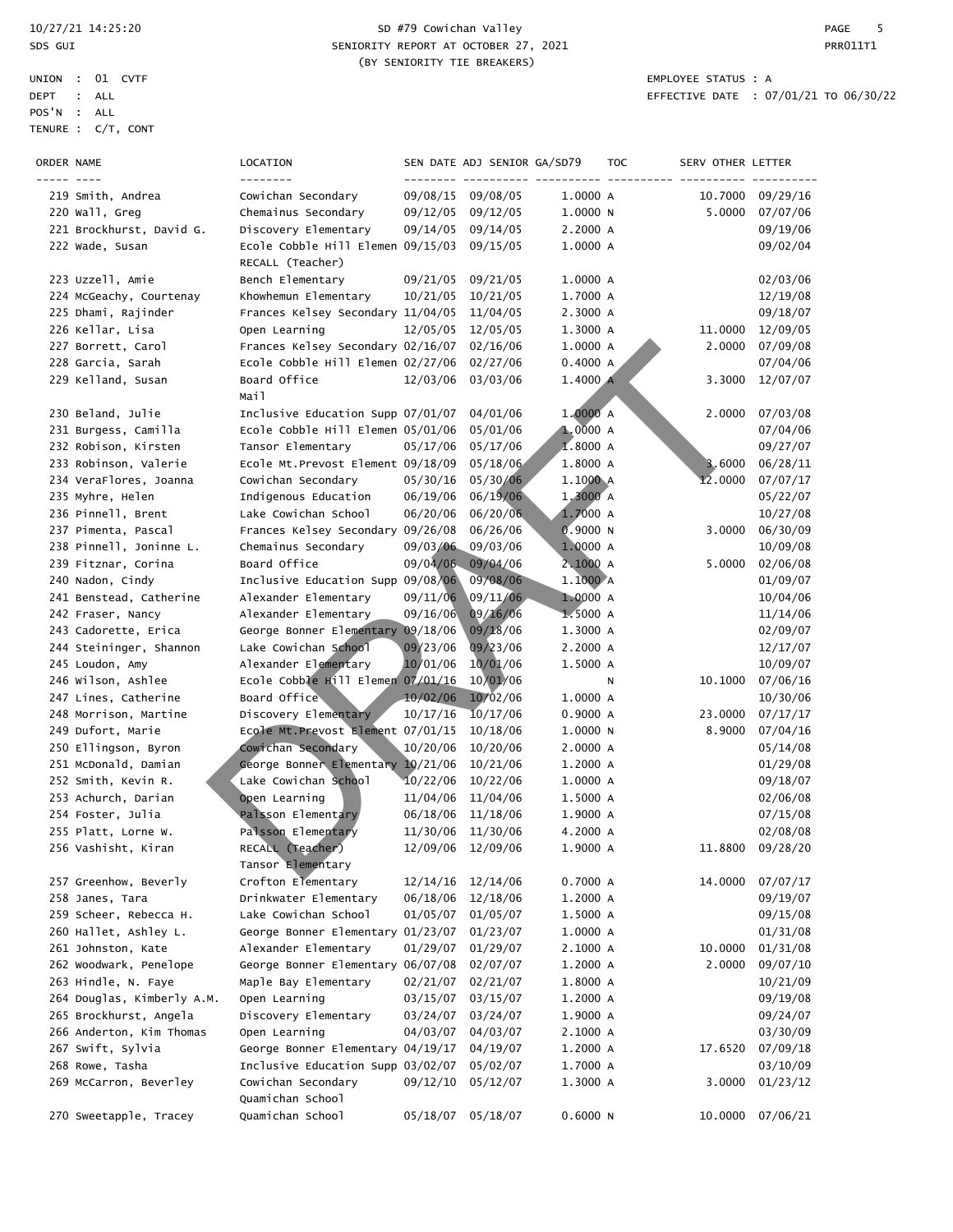### 10/27/21 14:25:20 SD #79 Cowichan Valley PAGE 6 SPS GUI SENIORITY REPORT AT OCTOBER 27, 2021 (BY SENIORITY TIE BREAKERS)

| ORDER NAME |                                                    | LOCATION                                                      |                      | SEN DATE ADJ SENIOR GA/SD79 |          | <b>TOC</b> | SERV OTHER LETTER  |                      |
|------------|----------------------------------------------------|---------------------------------------------------------------|----------------------|-----------------------------|----------|------------|--------------------|----------------------|
|            |                                                    | --------                                                      |                      |                             |          |            |                    |                      |
|            | 271 Nielsen, Laurie                                | Bench Elementary                                              |                      | 07/01/17 07/01/07           | 1.0000N  |            | 18.8200            | 07/05/18             |
|            | 272 Ylagan, Jennifer<br>273 Lassche, Theodore      | Chemainus Secondary<br>Tansor Elementary                      | 07/01/17<br>07/01/07 | 07/01/07<br>07/01/07        | 1.0000 N | А          | 12.5000<br>13.0000 | 07/03/18             |
|            | 274 Steele, Rebecca                                | Frances Kelsey Secondary 07/01/17                             |                      | 07/01/07                    |          | N          | 15.3000            | 07/04/07<br>07/17/17 |
|            | 275 Boulet, Lila                                   | Inclusive Education Supp 09/01/11                             |                      | 09/01/07                    | 1.0000N  |            | 5.0000             | 07/05/12             |
|            | 276 O'Neill, Laureen                               | George Bonner Elementary 09/05/17                             |                      | 09/05/07                    | 1.0000N  |            | 10.2000            | 07/09/18             |
|            | 277 Chester, Tammy                                 | Frances Kelsey Secondary 09/05/17                             |                      | 09/05/07                    | 1.0000 N |            | 10.0000            | 07/04/18             |
|            | 278 Schelder, Alain                                | Quamichan School                                              | 09/12/17             | 09/12/07                    |          | N          | 10.7785            | 06/26/18             |
|            | 279 McDonald, Donna                                | Bench Elementary                                              | 09/15/07             | 09/15/07                    | 1.1000 A |            |                    | 01/30/09             |
|            | 280 Nilsson, Naomi                                 | Discovery Elementary                                          | 09/16/07             | 09/16/07                    | 1.9000 A |            | 0.5000             | 11/17/10             |
|            | 281 Thomson, M. Louise                             | Distributed Learning                                          | 09/19/07             | 09/19/07                    | 1.0000 A |            |                    | 01/23/09             |
|            |                                                    | George Bonner Elementary                                      |                      |                             |          |            |                    |                      |
|            | 282 Roberts, Erica                                 | Drinkwater Elementary                                         | 10/14/07             | 10/14/07                    | 1.4000 A |            |                    | 04/14/09             |
|            | 283 Miller, Katherine                              | Alex Aitken Elementary                                        | 10/18/17             | 10/18/07                    | 1.0000 A |            | 14.0000            | 12/12/18             |
|            |                                                    | RECALL (Teacher)                                              |                      |                             |          |            |                    |                      |
|            | 284 Reeves, William                                | Chemainus Secondary                                           | 11/01/07             | 11/01/07                    | 1.1000A  |            | 2.5000             | 05/04/10             |
|            | 285 Ryder, Patricia                                | Khowhemun Elementary                                          | 11/04/07             | 11/04/07                    | 2.4000 A |            | 8.0000             | 02/11/10             |
|            | 286 Dodge, Vicky                                   | Palsson Elementary                                            | 12/06/07             | 12/06/07                    | 1.1000 A |            |                    | 06/02/09             |
|            | 287 Ridley, Rachel                                 | Alexander Elementary                                          | 12/09/07             | 12/09/07                    | 1,5000 A |            | 1.7000             | 07/06/09             |
|            | 288 Boan, Margaret                                 | Ecole Mt.Prevost Element 12/12/06                             |                      | 12/12/07                    | 1.4000 A |            |                    | 07/09/08             |
|            | 289 Davidson, Kelly                                | Open Learning                                                 | 01/02/08             | 01/02/08                    | 1.5000 A |            | 2.0000             | 06/30/09             |
|            | 290 Castellarin, Christopher Drinkwater Elementary |                                                               | 01/08/18             | 01/08/08                    | 0.6000 N |            | 22.5000            | 07/09/18             |
|            | 291 McDonald, Tristan                              | George Bonner Elementary 01/17/08                             |                      | 01/17/08                    | 5.3000 A |            |                    | 04/25/13             |
|            | 292 Oitzl, Trudy                                   | Khowhemun Elementary                                          | 03/06/06             | 03/06/08                    | 1.8000 A |            | 0.8000             | 07/06/06             |
|            | 293 Tan, Vanessa                                   | Mill Bay Nature School                                        | 03/19/08             | 03/19/08                    | 2.0200 A |            | 8.9000             | 10/22/20             |
|            | 294 Roberts, Anna                                  | Frances Kelsey Secondary 03/22/08                             |                      | 03/22/08                    | 1.8000A  |            |                    | 04/13/10             |
|            | 295 Smith, Joel                                    | Inclusive Education Supp 07/01/17                             |                      | 04/01/08                    |          | Ν          | 6.2000             | 07/17/17             |
|            | 296 Crowther, Krista                               | Distributed Learning                                          | 04/03/08             | 04/03/08                    | 1.5000 A |            | 6.8000             | 06/19/19             |
|            | 297 Jackson, Rosanna                               | Cowichan Secondary                                            | 11/10/15             | 04/10/08                    | 1.5000 A |            | 8.0000             | 02/20/17             |
|            | 298 Atashband, Giesu                               | Discovery Elementary                                          | 04/22/13             | 04/22/08                    | 2.2000 A |            | 5.0000             | 07/06/15             |
|            | 299 Maslen, Linda                                  | Chemainus Secondary                                           | 04/30/08             | 04/30/08                    | 1.7000 A |            | 0.5000             | 02/08/11             |
|            | 300 Melnyk, Brianne                                | Cowichan Secondary                                            | 05/06/08             | $\sqrt{05/06/08}$           | 1.6000 A |            |                    | 09/06/11             |
|            | 301 Fairwell, Phaedra                              | Mill Bay Nature School                                        | 10/26/06             | 05/26/08                    | 1.1000 A |            | 5.0000             | 04/30/07             |
|            | 302 Woodrow, Elaine                                | Discovery Elementary                                          | 07/01/08             | 07/01/08                    |          | А          |                    | 07/15/08             |
|            | 303 Lafrance, Monique                              | Ecole Mt. Prevost Element 07/01/08                            |                      | 07/01/08                    |          | Ν          | 11.5000            | 07/03/18             |
|            | 304 Ludwig, Megan                                  | George Bonner Elementary 07/01/18                             |                      | 07/01/08                    |          | Ν          | 10.0000            | 07/10/18             |
|            | 305 Girvan, Kelly R.                               | Indigenous Education                                          | 07/01/08             | 07/01/08                    |          | Ν          |                    | 09/19/08             |
|            | 306 Price, Trevor                                  | Chemainus Elementary                                          | 01/01/09             | 09/01/08                    | 1.4000 A |            |                    | 07/08/11             |
|            | 307 Tattam, Brian                                  | Frances Kelsey Secondary 09/01/08                             |                      | 09/01/08                    | 1.0000 A |            | 14.0000            | 06/18/19             |
|            | 308 McQuhae, Deborah                               | Discovery Elementary                                          | 09/06/08             | 09/06/08                    | 1.1000 A |            |                    | 09/19/11             |
|            | 309 Argue, Briony                                  | Ecole Mt. Prevost Element 04/01/08                            |                      | 10/01/08                    | 0.3000N  |            | 3.0000             | 07/03/08             |
|            | 310 Ganter, Brandee                                | Drinkwater Elementary                                         | 10/10/08             | 10/10/08                    | 1.0000 A |            |                    | 09/19/12             |
|            | 311 Bayley, Jennifer                               | Quamichan School                                              | 10/28/09             | 10/28/08                    | 1.6000 A |            | 0.7000             | 11/25/11             |
|            | 312 Cameron, Tracy                                 | George Bonner Elementary 01/14/09<br>Inclusive Education Supp |                      | 01/14/09                    | 1.7000 A |            |                    | 01/14/13             |
|            | 313 Ritchie, Erin                                  | Mill Bay Nature School                                        | 01/24/09             | 01/24/09                    | 0.5000 N |            | 11.0000            | 06/19/19             |
|            | 314 Steininger, Anna                               | Chemainus Elementary                                          | 01/25/09             | 01/25/09                    | 1.0000 A |            |                    | 05/28/10             |
|            | 315 Wickham, Andrea                                | Ecole Cobble Hill Elemen 02/21/09                             |                      | 02/21/09                    | 1.4000 A |            |                    | 02/23/11             |
|            | 316 Hermant, Lisa                                  | Drinkwater Elementary                                         | 03/01/09             | 03/01/09                    | 1.0000 A |            | 3.5000             | 11/07/12             |
|            | 317 Thompson, Lindy                                | Inclusive Education Supp 04/01/09                             |                      | 04/01/09                    | 1.5000 A |            | 12.4000            | 07/05/11             |
|            | 318 Koons, Kristi                                  | Quamichan School                                              | 06/01/09             | 06/01/09                    |          | Α          | 4.5000             | 07/10/09             |
|            | 319 Gough, Leah                                    | Cowichan Secondary                                            | 01/20/09             | 06/20/09                    | 1.0000 A |            |                    | 10/25/10             |
|            | 320 Dandy, Trish                                   | Alexander Elementary                                          | 09/08/09             | 10/08/09                    | 1.0000 A |            |                    | 07/05/10             |
|            | 321 Stephen, Jennifer                              | Bench Elementary                                              | 10/10/06             | 10/10/09                    | 1.0000 A |            |                    | 04/30/07             |
|            | 322 Campbell, Angella                              | Crofton Elementary                                            | 09/19/14             | 10/19/09                    | 1.9000 A |            | 4.9000             | 09/29/16             |
|            | 323 Whittington, Jesse                             | Quamichan School                                              | 06/01/09             | 11/01/09                    | 2.0000 A |            |                    | 07/04/11             |
|            |                                                    |                                                               |                      |                             |          |            |                    |                      |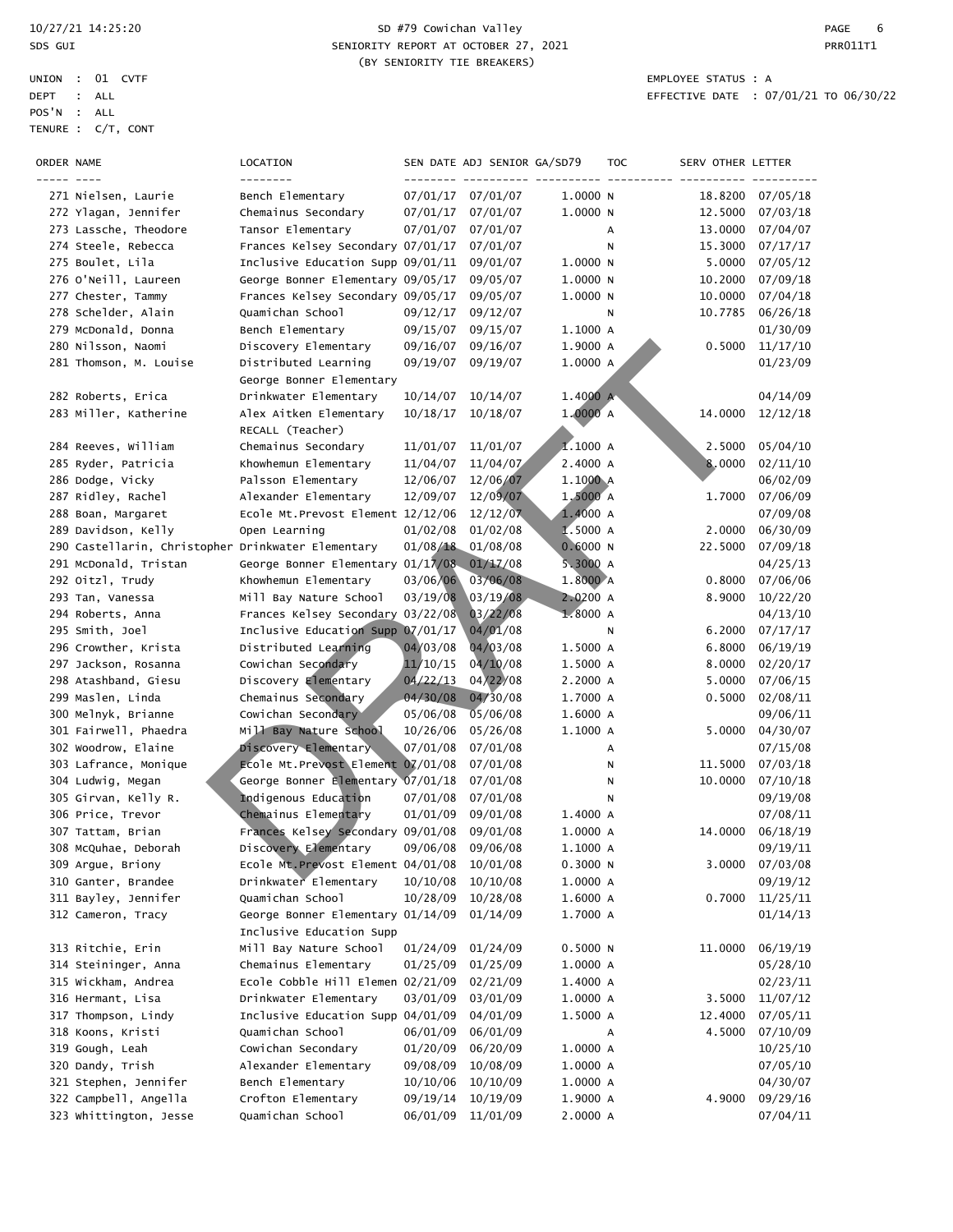|             | UNION : 01 CVTF    | EMPLOYEE STATUS : A |  |
|-------------|--------------------|---------------------|--|
| DEPT : ALL  |                    | EFFECTIVE DATE : 07 |  |
| POS'N : ALL |                    |                     |  |
|             | TENURE : C/T, CONT |                     |  |

#### 10/27/21 14:25:20 SD #79 Cowichan Valley PAGE 7 SPS GUI SENIORITY REPORT AT OCTOBER 27, 2021 CHANGE AND REPORT AT OCTOBER 27, 2021 (BY SENIORITY TIE BREAKERS)

| ORDER NAME |                        | LOCATION<br>--------                       |                      | SEN DATE ADJ SENIOR GA/SD79 |          | <b>TOC</b> | SERV OTHER LETTER |                 |
|------------|------------------------|--------------------------------------------|----------------------|-----------------------------|----------|------------|-------------------|-----------------|
|            | 324 Cochrane, Sarah    | Khowhemun Elementary                       |                      | 01/09/10 01/09/10           | 3.4000 A |            |                   | 05/10/13        |
|            | 325 Croswell, Justin   | Open Learning                              | 01/10/10             | 01/10/10                    | 3.6000 A |            |                   | 09/11/13        |
|            | 326 Lee, Brenda C.     | Board Office                               | 03/01/10             | 03/01/10                    | 2.7000 A |            |                   | 06/18/13        |
|            | 327 Hartshorn, Lindsay | Lake Cowichan School                       | 03/19/10             | 03/19/10                    | 3.3000 A |            |                   | 09/11/13        |
|            | 328 Phillips, Sara     | Drinkwater Elementary                      | 03/23/10             | 03/23/10                    | 1.9000 A |            |                   | 07/05/12        |
|            | 329 Pelletier, Ira     | Khowhemun Elementary                       | 06/01/10             | 06/01/10                    | 0.9000A  |            |                   | 07/05/11        |
|            | 330 Norris, Lorrayne   | George Bonner Elementary 06/06/10          |                      | 06/06/10                    | 1.5000 A |            | 7.3500            | 06/18/19        |
|            |                        | RECALL (Teacher)                           |                      |                             |          |            |                   |                 |
|            | 331 Dugas, Eric        | Chemainus Secondary                        | 07/01/10             | 07/01/10                    |          | N          | 14.0000           | 07/20/10        |
|            | 332 Steininger, Erin   | Lake Cowichan School                       | 09/01/10             | 09/01/10                    | 1.0000 A |            | 1.0000            | 07/04/12        |
|            | 333 Whalen, Cara       | Drinkwater Elementary                      | 09/17/10             | 09/17/10                    | 2.4000 A |            |                   | 02/05/13        |
|            | 334 Gropp, Heidi       | Alexander Elementary                       | 10/14/10             | 10/14/10                    | 4.9000 A |            |                   | 07/06/15        |
|            | 335 Law, Tanya         | Discovery Elementary                       | 10/18/10             | 10/18/10                    | 2.8000 A |            |                   | 07/11/13        |
|            | 336 Rogers, Patti      | Palsson Elementary                         | 10/19/10             | 10/19/10                    | 1.1000A  |            |                   | 12/15/12        |
|            | 337 Luff, Rebecca      | Maple Bay Elementary                       | 11/01/10             | 11/01/10                    | 2.8000 A |            |                   | 07/11/13        |
|            | 338 Millar, Nicholas   | Discovery Elementary                       | 12/03/10             | 12/03/10                    | 3.2000 A |            |                   | 02/05/14        |
|            | 339 Desaulniers, Eric  | Ecole Cobble Hill Elemen 11/08/10          |                      | 12/08/10                    | 1.8000 A |            | 15,0000           | 07/03/13        |
|            | 340 Fogarty, Thomas    | Open Learning                              | 01/20/11             | 01/20/11                    | 2.6000A  |            | 0.9000            | 10/15/13        |
|            | 341 Horsfall, Katrina  | Alex Aitken Elementary                     | 02/08/11             | 02/08/11                    | 2,6000 A |            |                   | 10/15/13        |
|            | 342 Randall, Lindsay   | Tansor Elementary                          | 05/03/11             | 05/03/11                    | 4.1000 A |            |                   | 09/15/15        |
|            | 343 Fox-Povey, Elliot  | George Bonner Elementary 09/05/17          |                      | 06/26/11                    | 1.0000 A |            | 6.0000            | 07/04/18        |
|            | 344 Quinlan, Jo-Anne   | Inclusive Education Supp 07/01/14          |                      | 07/01/11                    | 3.2000 A |            | 3.0000            | 07/11/14        |
|            | 345 Poole, Kris        | Drinkwater Elementary                      | 07/01/11             | 07/01/11                    | 1.0000N  |            | 2.0000            | 07/04/12        |
|            | 346 O'Hara, Terilyn    | Quamichan School                           | 07/01/11             | 07/01/11                    | 1.0000N  |            |                   | 07/04/12        |
|            | 347 Dougan, Kelly      | Cowichan Secondary                         | 09/07/11             | 09/07/11                    | 1.2000 A |            |                   | 12/11/12        |
|            | 348 Young, Kyla        | George Bonner Elementary 09/10/11          |                      | 09/10/11                    | 7.0000 A |            |                   | 09/08/17        |
|            | 349 Luff, Peter        | Cowichan Secondary                         | 10/18/11             | 10/18/11                    | 1.6000 A |            |                   | 04/18/13        |
|            | 350 Boechler, Larissa  | Bench Elementary                           | 11/14/11             | 11/14/11                    | 4.5000 A |            |                   | 10/14/14        |
|            | 351 Stieda, Renee      | Lake Cowichan School                       | 12/18/11             | 12/18/11                    | 4.4000 A |            |                   | 04/19/16        |
|            | 352 Couch, Tessa       | Palsson Elementary                         | 01/01/12             | 01/01/12                    | 5.6000 A |            |                   | 07/14/17        |
|            | 353 Clements, Emily    | Bench Elementary                           | 05/04/08             | 01/04/12                    | 1.0000 A |            | 3.0000            | 05/10/10        |
|            | 354 Goble, Sandrine    | Ecole Mt. Prevost Element 02/06/12         |                      | $\sqrt{02}/06/12$           | 1.9000 A |            |                   | 01/27/14        |
|            | 355 Smith, LeeAnn      | Drinkwater Elementary                      | 02/09/12             | 02/09/12                    | 4.5000 A |            |                   | 09/29/16        |
|            | 356 Lutters, Brandy    | Cowichan Secondary<br>Khowhemun Elementary | 02/23/12<br>03/14/12 | 02/23/12                    | 1.5000 A |            |                   | 10/10/14        |
|            | 357 Wadsworth, Sarah   |                                            |                      | 03/14/12                    | 2.5000 A |            |                   | 10/15/14        |
|            | 358 Nyhan, Erin        | Khowhemun Elementary                       | 03/18/12             | 03/18/12                    | 1.6000 A |            |                   | 12/06/13        |
|            | 359 Friest-Lord, Tara  | Distributed Learning<br>Open Learning      | 04/24/12             | 04/24/12                    | 2.3000 A |            | 0.8000            | 11/13/14        |
|            | 360 Leva, Mariann      | George Bonner Elementary 05/11/12 05/11/12 |                      |                             | 5.8000 A |            |                   | 11/02/16        |
|            | 361 Grymaloski, Wendy  | Frances Kelsey Secondary 06/14/12 06/14/12 |                      |                             | 5.1000 A |            |                   | 2.7320 09/11/17 |
|            | 362 McKenzie, Jasmin   | Cowichan Secondary                         | 09/02/12             | 09/02/12                    | 1.5000 A |            | 8.5400            | 06/18/19        |
|            | 363 Dymond, Lisa       | Inclusive Education Supp 12/15/16          |                      | 09/14/12                    | 0.8000N  |            | 12.3000           | 06/19/17        |
|            | 364 Drake, Alison      | Palsson Elementary                         | 11/04/12             | 11/04/12                    | 1.7000 A |            |                   | 06/06/14        |
|            | 365 Gingerysty, Sally  | Chemainus Elementary                       | 12/10/12             | 12/10/12                    | 1.7000 A |            |                   | 07/16/14        |
|            | 366 Anderson, Siobhan  | Chemainus Secondary                        | 12/12/12             | 12/12/12                    | 1.9000 A |            | 3.3000            | 11/13/14        |
|            | 367 Morgado, Michelle  | Discovery Elementary                       | 12/21/12             | 12/21/12                    | 4.2000 A |            |                   | 07/06/18        |
|            | 368 Sargeant, Jodean   | George Bonner Elementary 01/01/13          |                      | 01/01/13                    | 1.6000 A |            | 5.0000            | 07/11/14        |
|            | 369 Martel, Debbie     | Palsson Elementary                         | 02/15/13             | 02/15/13                    | 3.5000 A |            |                   | 09/20/16        |
|            | 370 Lendrum, Jessica   | Chemainus Elementary                       | 03/21/13             | 03/21/13                    | 3.3000 A |            |                   | 07/04/16        |
|            | 371 Burr, Calli        | Discovery Elementary                       | 04/03/13             | 04/03/13                    | 2.3000 A |            |                   | 07/06/15        |
|            | 372 Ludvigson, Aliesje | Bench Elementary                           | 10/04/16             | 04/20/13                    | 1.9000 A |            | 3.4000            | 07/05/18        |
|            | 373 Barber, Jennifer   | Bench Elementary                           | 04/11/15             | 04/30/13                    | 2.3000 A |            | 1.9000            | 09/11/17        |
|            | 374 Coomber, Jason     | Discovery Elementary                       | 04/07/15             | 05/07/13                    | 1.0000 A |            | 1.9000            | 03/24/16        |
|            | 375 Dodd, Andrew       | Bench Elementary                           | 07/01/17             | 05/20/13                    |          | N          | 4.1000            | 07/17/17        |
|            | 376 Heer, Sandeep      | Cowichan Secondary                         | 06/20/13             | 06/20/13                    | 2.8000 A |            |                   | 05/19/16        |
|            | 377 Mills, Erin        | Ecole Cobble Hill Elemen 07/02/13          |                      | 07/02/13                    |          | N          |                   | 07/04/13        |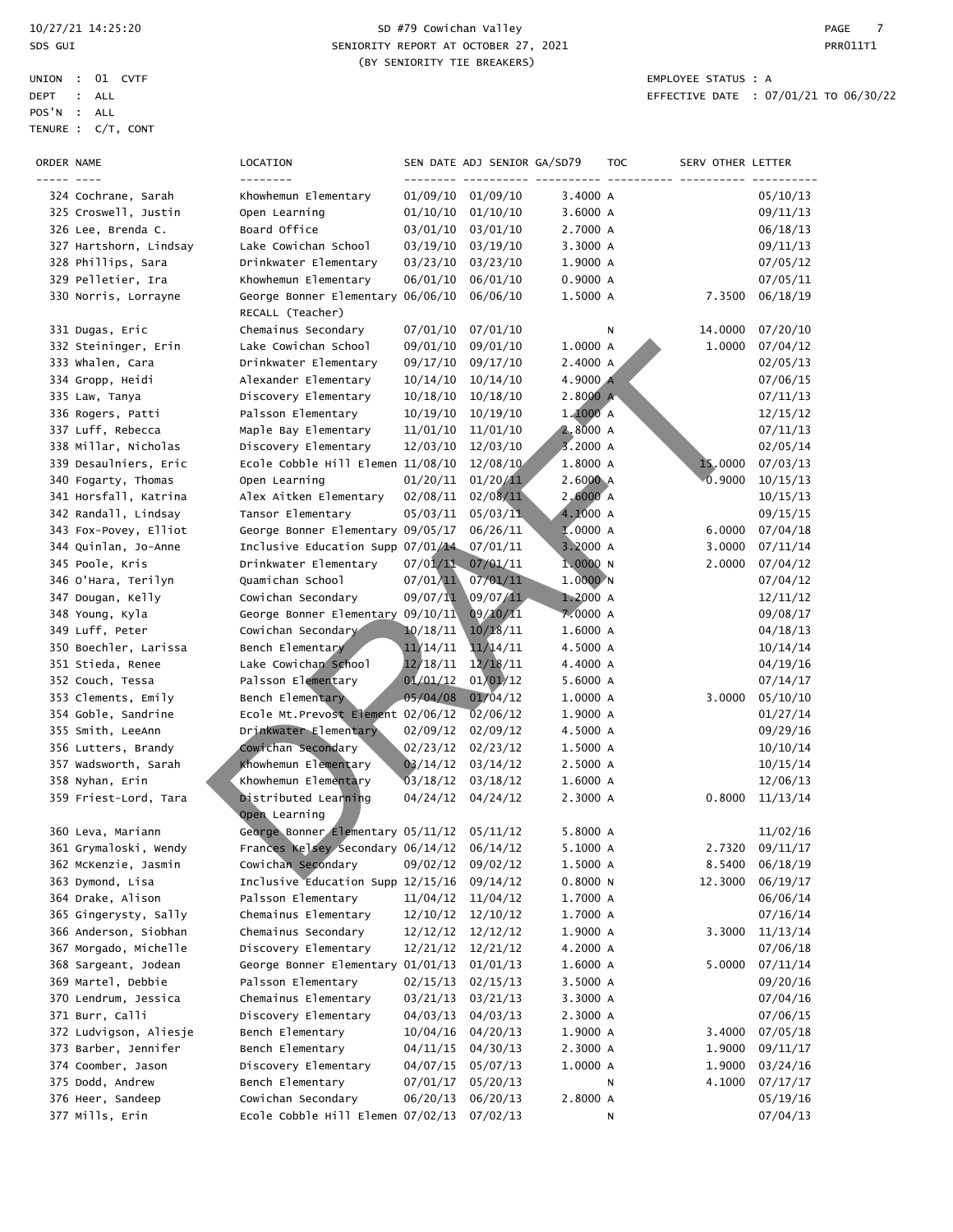|             | UNION : 01 CVTF    | EMPLOYEE STATUS : A |  |
|-------------|--------------------|---------------------|--|
| DEPT : ALL  |                    | EFFECTIVE DATE : 07 |  |
| POS'N : ALL |                    |                     |  |
|             | TENURE : C/T, CONT |                     |  |

### 10/27/21 14:25:20 SD #79 Cowichan Valley PAGE 8 SPS GUI SENIORITY REPORT AT OCTOBER 27, 2021 CHANGE AND REPORT AT OCTOBER 27, 2021 (BY SENIORITY TIE BREAKERS)

| ORDER NAME |                           | LOCATION<br>--------                       |          | SEN DATE ADJ SENIOR GA/SD79 |            | <b>TOC</b> | SERV OTHER LETTER |          |
|------------|---------------------------|--------------------------------------------|----------|-----------------------------|------------|------------|-------------------|----------|
|            | 378 O'Keefe-Batta, Violet | Ecole Cobble Hill Elemen 09/03/13 09/01/13 |          |                             | 1.0000N    |            |                   | 07/11/14 |
|            | 379 Olson, Jaimie         | Alexander Elementary                       | 10/15/13 | 10/15/13                    | 3.5000 A   |            | 0.5000            | 02/20/17 |
|            | 380 Geres-Smith, Rhonda   | Inclusive Education Supp 04/15/15          |          | 10/15/13                    | 0.3000 A   |            | 1.6000            | 07/03/15 |
|            | 381 Izard, Jenny          | Ecole Cobble Hill Elemen 10/22/13          |          | 10/22/13                    | 1.8000 A   |            |                   | 07/06/15 |
|            | 382 Thomas, Chantal       | Crofton Elementary                         | 12/30/17 | 10/22/13                    | 0.6000A    |            | 4.2000            | 07/06/18 |
|            | 383 Goodwin, Ashley       | Ecole Cobble Hill Elemen 07/02/13          |          | 11/02/13                    | 1.0000 A   |            |                   | 07/11/14 |
|            | 384 Vanderwilt, Letitia   | Tansor Elementary                          | 11/19/13 | 11/19/13                    | 2.8000 A   |            |                   | 10/05/16 |
|            | 385 Manj, Minisha         | Drinkwater Elementary                      | 12/28/13 | 12/28/13                    | 1.8000 A   |            |                   | 07/04/16 |
|            | 386 Andersen, Alison      | Chemainus Elementary                       | 01/06/14 | 01/06/14                    | 2.6000 A   |            |                   | 09/29/16 |
|            | 387 Westergaard, Jessica  | Chemainus Elementary                       | 01/31/14 | 01/31/14                    | 1.5000 A   |            |                   | 09/15/15 |
|            | 388 Lammam, Nadine        | Ecole Mt. Prevost Element 02/07/14         |          | 02/07/14                    | 1.0000N    |            | 5.9000            | 07/08/21 |
|            | 389 Stuart, Johanna       | Distributed Learning                       | 02/18/17 | 02/18/14                    | 1.4000 A   |            | 7.0430            | 07/04/18 |
|            | 390 Olson, Rebecca        | Lake Cowichan School                       | 02/28/14 | 02/28/14                    | 2.4000 A   |            |                   | 09/29/16 |
|            | 391 Spotts, Annamieke     | Bench Elementary                           | 03/07/13 | 03/07/14                    | 2.4000A    |            |                   | 07/06/15 |
|            | 392 Hajdu, Kim            | Open Learning                              | 04/05/14 | 04/05/14                    | 3.3000 A   |            |                   | 09/11/17 |
|            | 393 Horsman, Robert       | Drinkwater Elementary                      | 11/08/15 | 06/08/14                    | 0.5000 A   |            | 1.3000            | 02/20/17 |
|            | 394 Carlson, Michelle     | Discovery Elementary                       | 06/28/14 | 06/28/14                    |            | А          |                   | 06/19/19 |
|            | 395 Goncalves, Amanda C.  | Distributed Learning                       | 09/23/14 | 09/23/14                    | 4.1000 A   |            |                   | 09/29/16 |
|            |                           | Open Learning                              |          |                             |            |            |                   |          |
|            | 396 Ludwig, Allard        | Frances Kelsey Secondary 11/15/14          |          | 11/15/14                    | 1.4370 A   |            |                   | 06/23/20 |
|            | 397 Wright, Robert        | Distributed Learning                       | 11/22/14 | 11/22/14                    | 1.0000N    |            | 5.5000            | 06/18/19 |
|            |                           | Open Learning                              |          |                             |            |            |                   |          |
|            | 398 Brown, Katlin         | Chemainus Elementary                       |          | $12/16/14$ $12/16/14$       | 2.2000 A   |            |                   | 02/20/17 |
|            | 399 Rees, Cari            | Bench Elementary                           | 10/21/14 | 12/21/14                    | 3.1000 A   |            |                   | 11/22/17 |
|            | 400 Emerson, Tiffany      | Tansor Elementary                          | 12/30/14 | 12/30/14                    | 1.6000 A   |            |                   | 07/06/16 |
|            | 401 Mann, Jasveer         | Maple Bay Elementary                       | 01/04/14 | 01/04/15                    | 1.6000A    |            |                   | 07/06/15 |
|            | 402 Sartini, Roland       | Alex Aitken Elementary                     | 02/05/15 | 02/05/15                    | 1.0000 A   |            |                   | 01/27/16 |
|            | 403 Borgford, Corrine     | Ecole Mt. Prevost Element 02/06/15         |          | 02/06/15                    | 1.5000 A   |            |                   | 07/06/16 |
|            | 404 Woernle, Brittany     | Chemainus Elementary                       | 09/17/14 | 03/08/15                    | 2.1000 A   |            | 1.0000            | 10/03/16 |
|            | 405 Guterson, Jennifer    | Open Learning                              | 03/30/15 | 03/30/15                    | 2.9000 A   |            |                   | 04/12/18 |
|            | 406 Edwards, Patricia     | Drinkwater Elementary                      | 11/01/14 | 04/01/15                    | 1.8000 A   |            | 0.1000            | 07/19/16 |
|            | 407 Astren, Jillian       | Chemainus Secondary                        | 01/06/15 | $\sqrt{04/06/15}$           | 1.1000 A   |            | 2.4000            | 06/17/19 |
|            | 408 Espeseth, Perri       | Drinkwater Elementary                      | 04/11/15 | 04/11/15                    | 2.3000 A   |            |                   | 07/13/17 |
|            | 409 Hiles, Sheena         | George Bonner Elementary                   | 03/21/15 | 04/21/15                    | 1.9000 A   |            | 4.0000            | 02/20/17 |
|            | 410 Walia, Tara           | Tansor Elementary                          | 11/25/12 | 05/23/15                    | 1.7000 A   |            | 1.4000            | 07/16/14 |
|            | 411 Bothma, Sarah         | Maple Bay Elementary                       | 06/07/15 | 06/07/15                    | 2.1000 A   |            | 2.6000            | 09/14/17 |
|            | 412 Carmichael, Phil      | Cowichan Secondary                         | 07/01/15 | 07/01/15                    | 1.0000 A   |            |                   | 09/29/16 |
|            | 413 Mousseau, Kayla       | Crofton Elementary                         | 09/28/15 | 09/28/15                    | 2.9000 A   |            |                   | 07/06/18 |
|            | 414 Scargall, Ashley      | Tansor Elementary                          | 10/06/15 | 10/06/15                    | 1.9000 A   |            |                   | 07/14/17 |
|            | 415 Heath, Jordan         | Frances Kelsey Secondary 11/06/15 11/06/15 |          |                             | 1.3000 A   |            |                   | 01/30/17 |
|            | 416 Mitchell, Kellie      | Inclusive Education Supp 11/15/15          |          | 11/15/15                    | 1.8000 N   |            | 3.0000            | 06/19/19 |
|            | 417 Sutherland, Andrea    | Cowichan Secondary                         | 11/26/15 | 11/26/15                    | 1.7000 A   |            |                   | 07/07/17 |
|            | 418 McGarvey, Brooke      | Maple Bay Elementary                       | 12/14/15 | 12/14/15                    | 1.7000 A   |            | 1.5000            | 07/13/17 |
|            | 419 Viala, Kathleen       | Maple Bay Elementary                       | 12/18/15 | 12/18/15                    | 2.6000 A   |            |                   | 07/09/18 |
|            | 420 Donnelly, Alison      | Cowichan Secondary                         | 10/23/15 | 12/23/15                    | 1.3000 A   |            | 0.9000            | 01/30/17 |
|            | 421 Bell, Kelsey          | Chemainus Secondary                        | 01/06/16 | 01/06/16                    | 2.6000 A   |            |                   | 06/27/18 |
|            | 422 Clark, Sheila         | Cowichan Secondary                         | 01/28/16 | 01/28/16                    | 3.0000 A   |            | 0.4000            | 02/01/19 |
|            | 423 Erickson, Alyssa      | Drinkwater Elementary                      | 02/01/16 | 02/01/16                    | 1.5000 A   |            |                   | 07/14/17 |
|            | 424 Reimer, Amanda        | Alex Aitken Elementary                     | 02/22/16 | 02/22/16                    | 1.4000 A   |            |                   | 07/07/17 |
|            | 425 Boulanger, Nathalie   | Ecole Cobble Hill Elemen 03/04/16          |          | 03/04/16                    | 1.4000 A   |            |                   | 07/06/17 |
|            | 426 Pot, Marlise          | Discovery Elementary                       | 03/06/16 | 03/06/16                    | 1.5000 A   |            | 2.8000            | 01/28/20 |
|            | 427 Dunlop, Marlee        | George Bonner Elementary 03/20/16          |          | 03/20/16                    | 3.4000 A   |            |                   | 06/18/19 |
|            | 428 Erickson, Caitlin     | Khowhemun Elementary                       | 03/20/16 | 03/20/16                    | 1.3000 A   |            |                   | 07/13/17 |
|            | 429 Schwazer, Jenelle     | Discovery Elementary                       | 03/27/16 | 03/27/16                    | 1.3000 A   |            |                   | 07/13/17 |
|            | 430 Merrick, Leslie       | Bench Elementary                           | 06/12/17 | 05/12/16                    | $1.1000$ A |            | 1.2000            | 09/18/18 |
|            | 431 Gudmundseth, Carolyn  | Tansor Elementary                          | 05/21/16 | 05/21/16                    | 2.1000 A   |            | 10.0000           | 07/10/18 |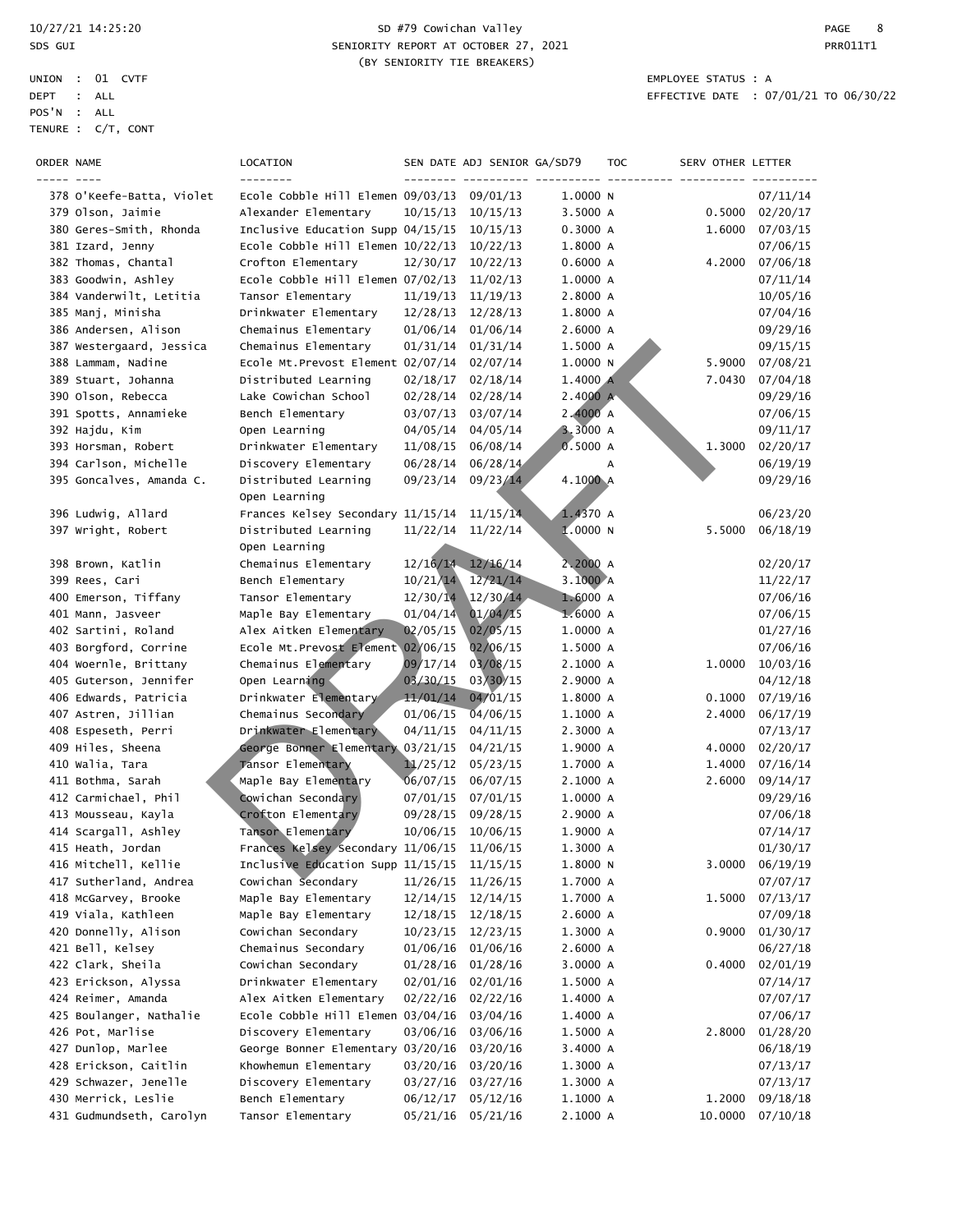|            | UNION : 01 CVTF    |  |
|------------|--------------------|--|
| DEPT : ALL |                    |  |
| POS'N      | : ALL              |  |
|            | TENURE : C/T, CONT |  |

### 10/27/21 14:25:20 SD #79 Cowichan Valley PAGE 9 SDS GUI SENIORITY REPORT AT OCTOBER 27, 2021 CHANGE AND REPORT AT OCTOBER 27, 2021 (BY SENIORITY TIE BREAKERS)

EMPLOYEE STATUS : A EFFECTIVE DATE :  $07/01/21$  TO  $06/30/22$ 

| ORDER NAME |                                                 | LOCATION<br>--------                                                  |          | SEN DATE ADJ SENIOR GA/SD79 |                      | <b>TOC</b> | SERV OTHER LETTER |                      |
|------------|-------------------------------------------------|-----------------------------------------------------------------------|----------|-----------------------------|----------------------|------------|-------------------|----------------------|
|            | 432 Williams, Carla                             | Ecole Mt. Prevost Element 07/01/16 07/01/16                           |          |                             | 1.0000N              |            | 16.3000           | 07/13/17             |
|            | 433 Andrews, Michelle                           | Inclusive Education Supp 07/01/16                                     |          | 07/01/16                    |                      | Ν          |                   | 07/18/16             |
|            | 434 Newman, Wayne                               | Cowichan Secondary                                                    | 09/06/16 | 09/06/16                    | 1.0000 A             |            | 1.0000            | 07/07/17             |
|            | 435 McNamara, Caitlyn                           | Drinkwater Elementary<br>Inclusive Education Supp<br>RECALL (Teacher) | 09/11/16 | 09/11/16                    | 1.0000 N             |            | 5.2000            | 09/14/20             |
|            | 436 Grant, Amber                                | RECALL (Teacher)                                                      | 09/22/16 | 09/22/16                    | 3.5000 A             |            |                   | 02/21/20             |
|            | 437 Ward, Cassie                                | Crofton Elementary                                                    | 10/05/16 | 10/05/16                    | 1.9000 A             |            |                   | 07/10/18             |
|            | 438 Taylor, Christina                           | Tansor Elementary                                                     | 10/11/16 | 10/11/16                    | 1.9000 A             |            | 1.7000            | 11/29/18             |
|            | 439 Walls, Orrie                                | Quamichan School                                                      | 10/29/16 | 10/29/16                    | 1.8000 A             |            |                   | 07/05/18             |
|            | 440 Williams, Mark                              | Khowhemun Elementary                                                  | 11/02/16 | 11/02/16                    | 0.8000A              |            | 10.4000           | 07/13/17             |
|            | 441 Williamson, Shannon                         | Ecole Mt. Prevost Element 11/02/16                                    |          | 11/02/16                    | 0.8000N              |            | 7.3000            | 07/06/17             |
|            | 442 Robbins, Christine                          | Distributed Learning<br>Open Learning                                 | 12/08/15 | 12/08/16                    | 1.7000 A             |            |                   | 12/12/17             |
|            | 443 Elliot, Elizabeth                           | Crofton Elementary                                                    | 12/11/16 | 12/11/16                    | 2.4000A              |            | 0.2000            | 06/18/19             |
|            | 444 Ayers, Natasha                              | Bench Elementary                                                      | 12/20/16 | 12/20/16                    | 3.8200 A             |            |                   | 07/07/20             |
|            | 445 McCallan, Natalie                           | Khowhemun Elementary                                                  | 01/01/17 | 01/01/17                    | 0.6000A              |            | 5.0000            | 07/13/17             |
|            | 446 Ruck, Trevor                                | Ecole Cobble Hill Elemen 01/03/17                                     |          | 01/03/17                    | 0.6000N              |            |                   | 07/06/17             |
|            | 447 Bergstrom, Hailey                           | Lake Cowichan School                                                  | 01/11/17 | 01/11/17                    | 1,6000 A             |            |                   | 07/05/18             |
|            | 448 Burr, Stephanie                             | RECALL (Teacher)                                                      | 01/23/17 | 01/23/17                    | 1.0000 A             |            | 1.1000            | 06/19/19             |
|            | 449 Keel, Caitlin                               | Bench Elementary                                                      | 02/10/17 | 02/10/17                    | 1.5000 A             |            |                   | 07/05/18             |
|            | 450 Weston, Lawrence                            | Mill Bay Nature School                                                | 02/16/17 | 02/16/17                    | 0.4000A              |            | 10.5250           | 07/06/17             |
|            | 451 McManus, Kelly                              | Inclusive Education Supp 02/28/17 02/28/17                            |          |                             | 2.4000 N             |            |                   | 06/19/19             |
|            | 452 Zowty, Staci                                | Maple Bay Elementary                                                  | 03/10/17 | 03/10/17                    | 2.4000 A             |            |                   | 06/21/19             |
|            | 453 Arkell, Graeme                              | Chemainus Secondary                                                   | 03/11/17 | 03/11/17                    | 1.4000 N             |            |                   | 07/03/18             |
|            | 454 Trotter, Nicole                             | George Bonner Elementary 03/29/17                                     |          | 03/29/17                    | 1.3000A              |            | 4.8000            | 07/10/18             |
|            | 455 Younge, Wanda                               | Ecole Mt. Prevost Element 04/01/17                                    |          | 04/01/17                    | 0.3000A              |            | 2.0000            | 07/06/17             |
|            | 456 Koop, Aaron                                 | Tansor Elementary<br>George Bonner Elementary 04/26/17                | 04/11/17 | 04/11/17<br>04/26/17        | 0.3000 A             |            |                   | 07/11/18<br>06/19/19 |
|            | 457 Campbell, Hanna                             | Chemainus Elementary                                                  | 05/12/17 | 05/12/17                    | 1.9000 A<br>1.2000 A |            | 2.3000            | 07/05/18             |
|            | 458 Kloosterman, Anita<br>459 Leonard, Brittany | Chemainus Secondary                                                   | 05/15/17 | 05/15/17                    | 2.2000 A             |            |                   | 06/18/19             |
|            | 460 Malvena, Alexandra                          | Discovery Elementary                                                  | 06/01/17 | $\frac{1}{06}$ /01/17       | 1.1000 A             |            |                   | 09/14/18             |
|            | 461 Parsons, Casey                              | Chemainus Secondary                                                   | 06/01/17 | 06/01/17                    |                      | N          |                   | 07/07/17             |
|            | 462 Koop, Kairis                                | Chemainus Elementary                                                  | 06/10/17 | 06/10/17                    | 2.1000 A             |            | 0.4000            | 07/09/19             |
|            | 463 MacWatt, MaryDawn                           | Khowhemun Elementary                                                  | 06/11/17 | 06/11/17                    | 1.1000 A             |            |                   | 07/09/18             |
|            | 464 Rowley, Ashleigh                            | Bench Elementary                                                      | 06/25/17 | 06/25/17                    | 2.0000 A             |            | 7.0000            | 06/19/19             |
|            | 465 Dzhevelekyan, Alyssa                        | Discovery Elementary                                                  | 07/01/17 | 07/01/17                    | 1.0000 A             |            | 3.1000            | 07/06/18             |
|            | 466 Switzer, Melanie                            | Crofton Elementary                                                    | 07/01/17 | 07/01/17                    | 1.0000N              |            | 6.5500            | 07/06/18             |
|            | 467 Magnan, Kimberly                            | Chemainus Secondary<br>RECALL (Teacher)                               | 07/01/17 | 07/01/17                    | 1.0000N              |            | 3.0000            | 07/03/18             |
|            | 468 Garstang, Samantha                          | Ecole Cobble Hill Elemen 07/01/17                                     |          | 07/01/17                    |                      | N          | 8.7860            | 07/19/17             |
|            | 469 Lemay, Tobias                               | Cowichan Secondary                                                    | 07/01/17 | 07/01/17                    |                      | N          | 2.0000            | 07/19/17             |
|            | 470 Ward, Jennifer                              | Maple Bay Elementary                                                  | 07/17/18 | 07/17/17                    |                      | Ν          |                   | 07/13/18             |
|            | 471 Fairweather, Joanna                         | Discovery Elementary                                                  | 09/01/17 | 09/01/17                    | 2.0000 N             |            | 11.0000           | 06/21/19             |
|            | 472 Ruttan, Stephanie                           | Discovery Elementary                                                  | 09/01/17 | 09/01/17                    | 1.0000 N             |            | 1.9000            | 07/06/18             |
|            | 473 Mullin, Frederick                           | Cowichan Secondary                                                    | 09/07/17 | 09/07/17                    | 1.0000 A             |            | 3.4000            | 07/04/18             |
|            | 474 Newburg, Lisa                               | George Bonner Elementary 09/11/17                                     |          | 09/11/17                    | 1.4000 A             |            |                   | 12/19/18             |
|            | 475 Lee, William                                | Quamichan School                                                      | 09/12/17 | 09/12/17                    | 1.0000 A             |            | 0.5800            | 07/09/18             |
|            | 476 Rainone, Lauren                             | Indigenous Education                                                  | 09/22/17 | 09/22/17                    | 1.9000 A             |            | 5.7600            | 06/19/19             |
|            | 477 Cavanagh, Tiernan                           | Crofton Elementary<br>RECALL (Teacher)                                | 10/01/17 | 10/01/17                    | 1.9000 A             |            |                   | 07/03/19             |
|            | 478 Harvie, Erin                                | Lake Cowichan School                                                  | 10/30/17 | 10/30/17                    | 1.8000 N             |            |                   | 06/24/19             |
|            | 479 Lucchetti, Sarah                            | Thetis Island Elem                                                    | 11/23/17 | 11/23/17                    | 1.4120 A             |            | 6.3500            | 06/29/20             |
|            | 480 Salmon, Haley                               | Discovery Elementary                                                  | 06/01/17 | 12/01/17                    | 0.1000 A             |            |                   | 07/13/17             |
|            | 481 Weston, Jaylynn                             | Palsson Elementary                                                    | 12/02/17 | 12/02/17                    | 2.6150 A             |            |                   | 06/29/20             |
|            | 482 Trombley, Sian                              | RECALL (Teacher)                                                      | 12/11/17 | 12/11/17                    | 1.7000 N             |            | 1.7000            | 06/21/19             |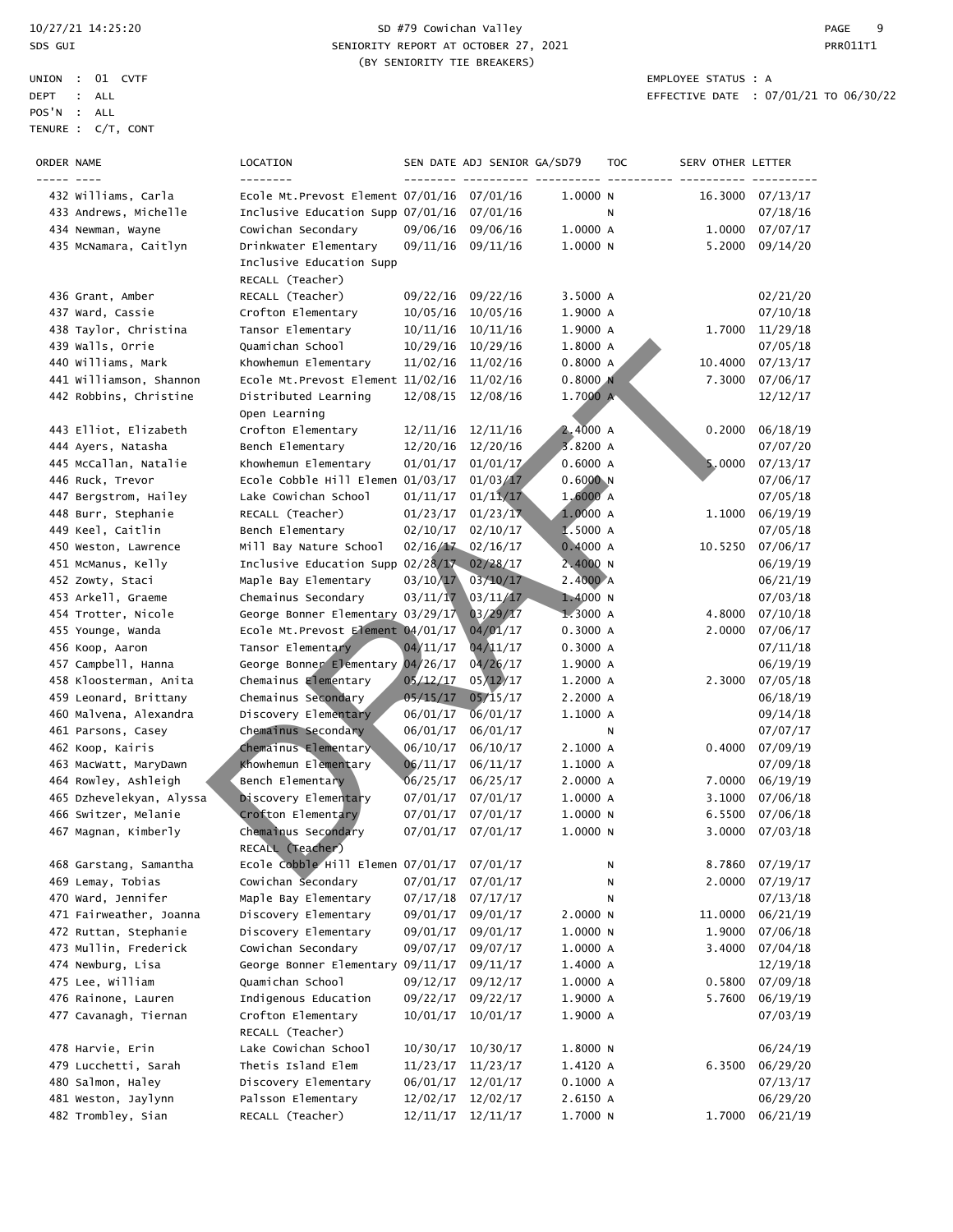### 10/27/21 14:25:20 SD #79 Cowichan Valley PAGE 10 SDS GUI SENIORITY REPORT AT OCTOBER 27, 2021 CHANGE AND REPORT AT OCTOBER 27, 2021 (BY SENIORITY TIE BREAKERS)

| ORDER NAME |                         | LOCATION<br>--------                                      |          | SEN DATE ADJ SENIOR GA/SD79 |            | <b>TOC</b> | SERV OTHER LETTER |                  |
|------------|-------------------------|-----------------------------------------------------------|----------|-----------------------------|------------|------------|-------------------|------------------|
|            | 483 Robinson, Brandie   | Discovery Elementary<br>RECALL (Teacher)                  |          | 12/23/17 12/23/17           | 1.8000 A   |            |                   | 4.2000 10/11/19  |
|            | 484 Zurstrom, Josh      | Quamichan School                                          | 01/06/18 | 01/06/18                    | 1.6000 A   |            |                   | 06/21/19         |
|            | 485 Zurstrom, Annie     | Alexander Elementary                                      | 01/08/18 | 01/08/18                    | 1.5000 A   |            |                   | 06/19/19         |
|            | 486 Narine, Kristin     | Cowichan Secondary                                        | 09/09/12 | 01/09/18                    | 1.0000 A   |            |                   | 09/11/13         |
|            | 487 Carpenter, Angela   | RECALL (Teacher)                                          | 01/10/16 | 01/10/18                    | 2.6000 Y   |            |                   | 09/14/18         |
|            | 488 Rea, Michael        | Discovery Elementary                                      | 01/15/18 | 01/15/18                    | 1.5000 A   |            |                   | 06/18/19         |
|            | 489 Seipp, Ryan         | Cowichan Secondary                                        | 01/15/18 | 01/15/18                    | 1.5000 A   |            |                   | 06/18/19         |
|            | 490 Mohun-Smith, Lacey  | Alexander Elementary                                      | 01/16/18 | 01/16/18                    | 1.6000 A   |            |                   | 06/18/19         |
|            | 491 Powell, Donna M.    | RECALL (Teacher)                                          | 01/27/18 | 01/27/18                    | 1.5000 A   |            | 4.7400            | 06/19/19         |
|            | 492 Barton, Susan       | Lake Cowichan School                                      | 01/28/18 | 01/28/18                    | 1.0000 A   |            |                   | 01/31/19         |
|            | 493 Tarasoff, Maria     | Khowhemun Elementary                                      | 01/29/18 | 01/29/18                    | 1.3000 A   |            | 2,0000            | 04/26/19         |
|            | 494 Jane, Jackson       | Ecole Mt. Prevost Element 01/29/18                        |          | 01/29/18                    | 0.6000 A   |            |                   | 06/26/18         |
|            | 495 Stott, Dominic      | Tansor Elementary                                         | 01/30/18 | 01/30/18                    | 1.5000 A   |            | 6.8000            | 09/19/19         |
|            | 496 Hartley, Nicole     | Cowichan Secondary                                        | 02/01/18 | 02/01/18                    | 0.5000A    |            |                   | 07/04/18         |
|            | 497 Barker, Jessica     | Quamichan School                                          | 02/10/18 | 02/10/18                    | 1.5000 A   |            |                   | 06/18/19         |
|            | 498 Halpenny, Brittnay  | RECALL (Teacher)                                          | 02/13/18 | 02/13/18                    | 1.3000 A   |            |                   | 09/04/19         |
|            | 499 Wood, Dana          | Crofton Elementary                                        | 03/06/18 | 03/06/18                    | 1.4000 A   |            |                   | 06/19/19         |
|            | 500 Dumoulin, Lisa      | Ecole Mt. Prevost Element 01/08/18                        |          | 03/08/18                    |            | Α          |                   | 06/26/18         |
|            | 501 Pollock, Alexander  | Chemainus Secondary                                       | 03/11/18 | 03/11/18                    | 1.3000 A   |            |                   | 06/18/19         |
|            | 502 Hunter, Amanda      | Chemainus Elementary                                      | 03/27/18 | 03/27/18                    | 2.3300 A   |            |                   | 06/24/20         |
|            | 503 Golf-Myers, Jonas   | RECALL (Teacher)                                          |          | 04/03/18 04/03/18           | 2.4700 A   |            |                   | 10/27/20         |
|            | 504 Martin, Julie       | Bench Elementary                                          |          | 04/05/18 04/05/18           | 1.4000 A   |            |                   | 09/03/19         |
|            | 505 Day, Sarah          | Alex Aitken Elementary                                    | 04/20/18 | 04/20/18                    | 1.4000 A   |            |                   | 12/17/19         |
|            |                         | RECALL (Teacher)                                          |          |                             |            |            |                   |                  |
|            | 506 Paul, Garrett       | Lake Cowichan School                                      | 05/07/18 | 05/07/18                    | $1.1160$ A |            |                   | 06/23/20         |
|            | 507 Woodruff, Sara      | Frances Kelsey Secondary 05/15/18                         |          | 05/15/18                    | 2.1900 A   |            |                   | 06/23/20         |
|            | 508 Kane, Rhona         | Chemainus Secondary                                       | 06/04/18 | 06/04/18                    | 0.1000A    |            | 3.7000            | 07/04/18         |
|            | 509 Cameron, Isla       | Ecole Cobble $H_1V$ Elemen $10/12/17$                     |          | 06/12/18                    | 1.9000 A   |            | 2.7000            | 06/18/19         |
|            |                         | RECALL (Teacher)                                          |          |                             |            |            |                   |                  |
|            | 510 Cheema, Naseeb      | Alex Aitken Elementary                                    | 06/17/18 | 06/17/18                    | 0.8000A    |            |                   | 06/19/19         |
|            | 511 Cosford, Michael    | Frances Kelsey Secondary 06/21/18                         |          | 06/21/18                    | 1.0000 A   |            | 2.0000            | 06/18/19         |
|            | 512 Maclean, Angela     | Bench Elementary                                          | 07/01/18 | 07/01/18                    |            | Ν          | 19.0000           | 07/05/18         |
|            | 513 Hoger, Carla        | Ecole Mt. Prevost Element 07/01/18                        |          | 07/01/18                    |            | Ν          | 10.0125           | 06/26/18         |
|            | 514 Garneau, Rebecca    | Khowhemun Elementary                                      | 07/01/18 | 07/01/18                    |            | Ν          | 5.7000            | 07/09/18         |
|            | 515 Adams, Sarah        | Ecole Cobble $H_1$ <sup>11</sup> Elemen 07/01/18          |          | 07/01/18                    |            | N          |                   | 06/27/18         |
|            | 516 Greenslade, Michael | Lake Cowichan School                                      | 09/01/18 | 09/01/18                    | 2.0000 A   |            | 7.3000            | 06/23/20         |
|            | 517 Foss, Aimee         | RECALL (Teacher)<br>Tansor Elementary                     | 09/01/18 | 09/01/18                    | 2.0000 A   |            |                   | 06/29/20         |
|            | 518 Merrett, Jennifer   | Cowichan Secondary                                        |          | 09/01/18 09/01/18           | 2.0000 N   |            |                   | 11.4000 07/07/20 |
|            | 519 Leslie, Anne        | Mill Bay Nature School                                    |          | 09/01/18 09/01/18           | 1.0000 N   |            | 5.0000            | 06/19/19         |
|            | 520 Cosford, Laurel     | Inclusive Education Supp 09/01/18                         |          | 09/01/18                    | 1.0000 N   |            | 4.3670            | 06/19/19         |
|            | 521 Rimbey, Megan       | Inclusive Education Supp 09/01/18<br>Khowhemun Elementary |          | 09/01/18                    | 1.0000 N   |            | 2.0000            | 06/19/19         |
|            | 522 Zwick, Alexandra    | Ecole Mt. Prevost Element 09/12/18                        |          | 09/12/18                    | 0.9000 A   |            |                   | 06/19/19         |
|            | 523 Stubbs, Jessica     | Maple Bay Elementary                                      | 09/24/18 | 09/24/18                    | 0.9000N    |            | 6.9000            | 06/21/19         |
|            | 524 Kellas, Wendy       | Chemainus Secondary<br>RECALL (Teacher)                   | 10/07/18 | 10/07/18                    | 1.4000 N   |            | 8.0000            | 01/25/21         |
|            | 525 Thompson, Brad      | Quamichan School                                          | 10/24/18 | 10/24/18                    | 1.0000 A   |            | 3.5000            | 07/06/21         |
|            | 526 Greenslade, Petra   | Bench Elementary                                          | 11/27/18 | 11/27/18                    | 2.6000 A   |            | 5.8000            | 10/01/21         |
|            | 527 Dewhurst, Sydnee    | Chemainus Elementary                                      | 06/14/17 | 12/14/18                    | 1.5000 A   |            |                   | 06/24/19         |
|            | 528 Armstrong, Tyler    | Chemainus Elementary                                      | 12/26/18 | 12/26/18                    | 0.6000A    |            |                   | 06/21/19         |
|            | 529 Carter, Marcus      | Quamichan School                                          | 01/01/19 | 01/01/19                    | 1.6000 A   |            |                   | 06/23/20         |
|            | 530 Burns, Amanda       | Alexander Elementary                                      | 01/06/19 | 01/06/19                    | 1.6140 A   |            |                   | 09/29/20         |
|            | 531 Lofto, John         | Cowichan Secondary                                        | 01/09/19 | 01/09/19                    | 1.1000 A   |            |                   | 01/28/20         |
|            | 532 Lee, Brandon        | RECALL (Teacher)                                          |          | $01/11/19$ $01/11/19$       | 1.6110 A   |            |                   | 09/28/20         |